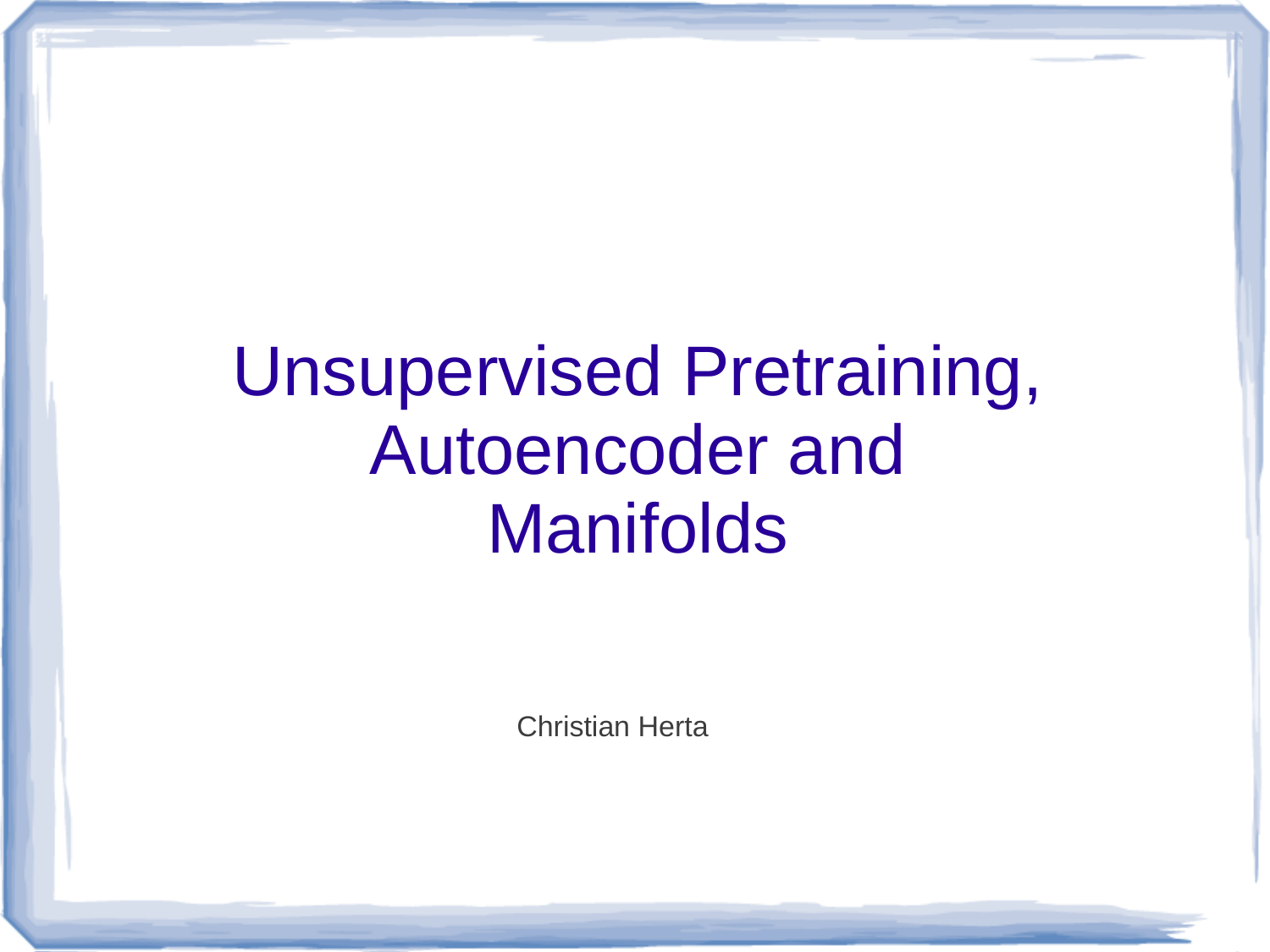## **Outline**

- Autoencoders
- Unsupervised pretraining of deep networks with autoencoders
- Manifold-Hypotheses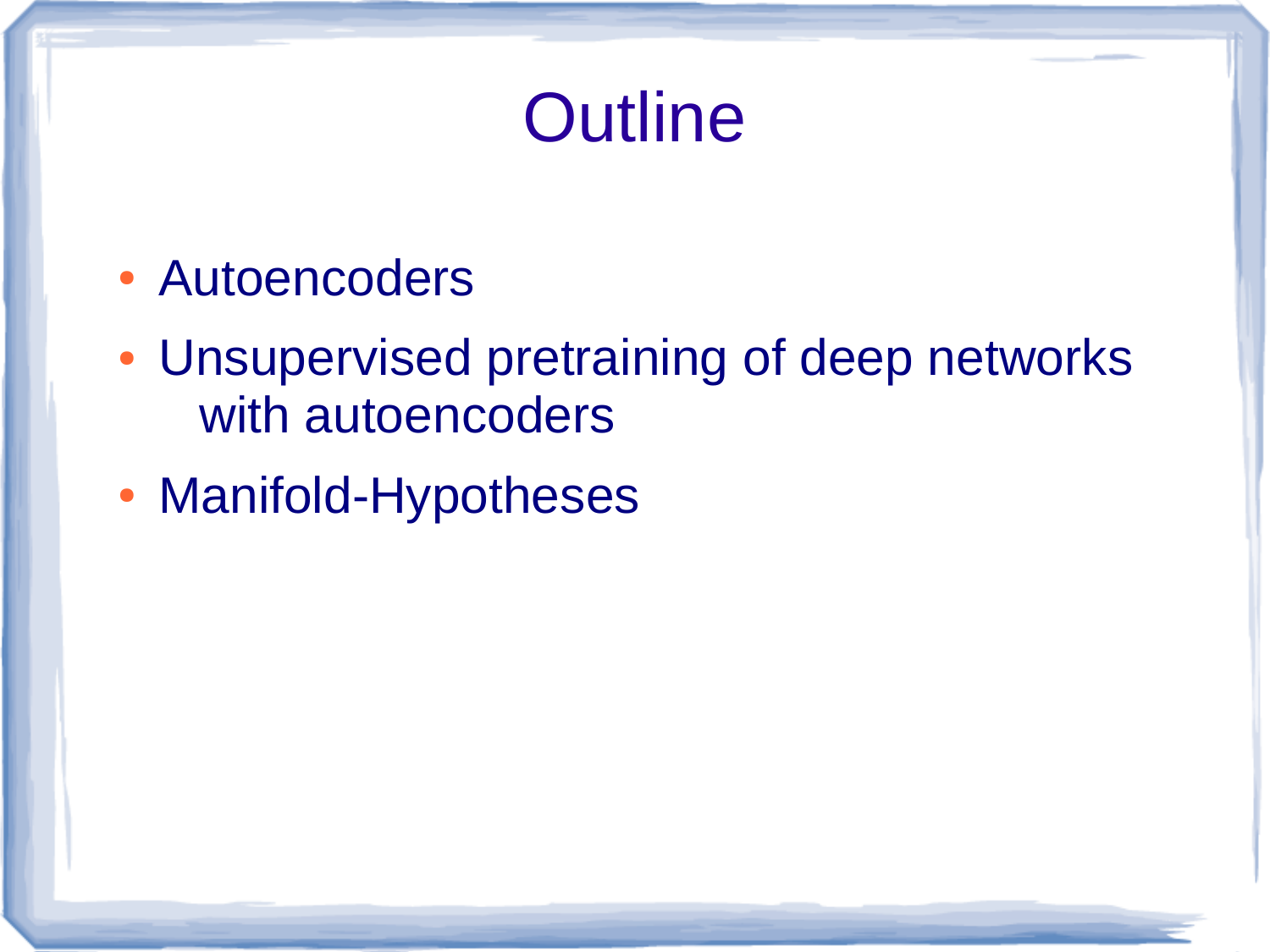### Autoencoder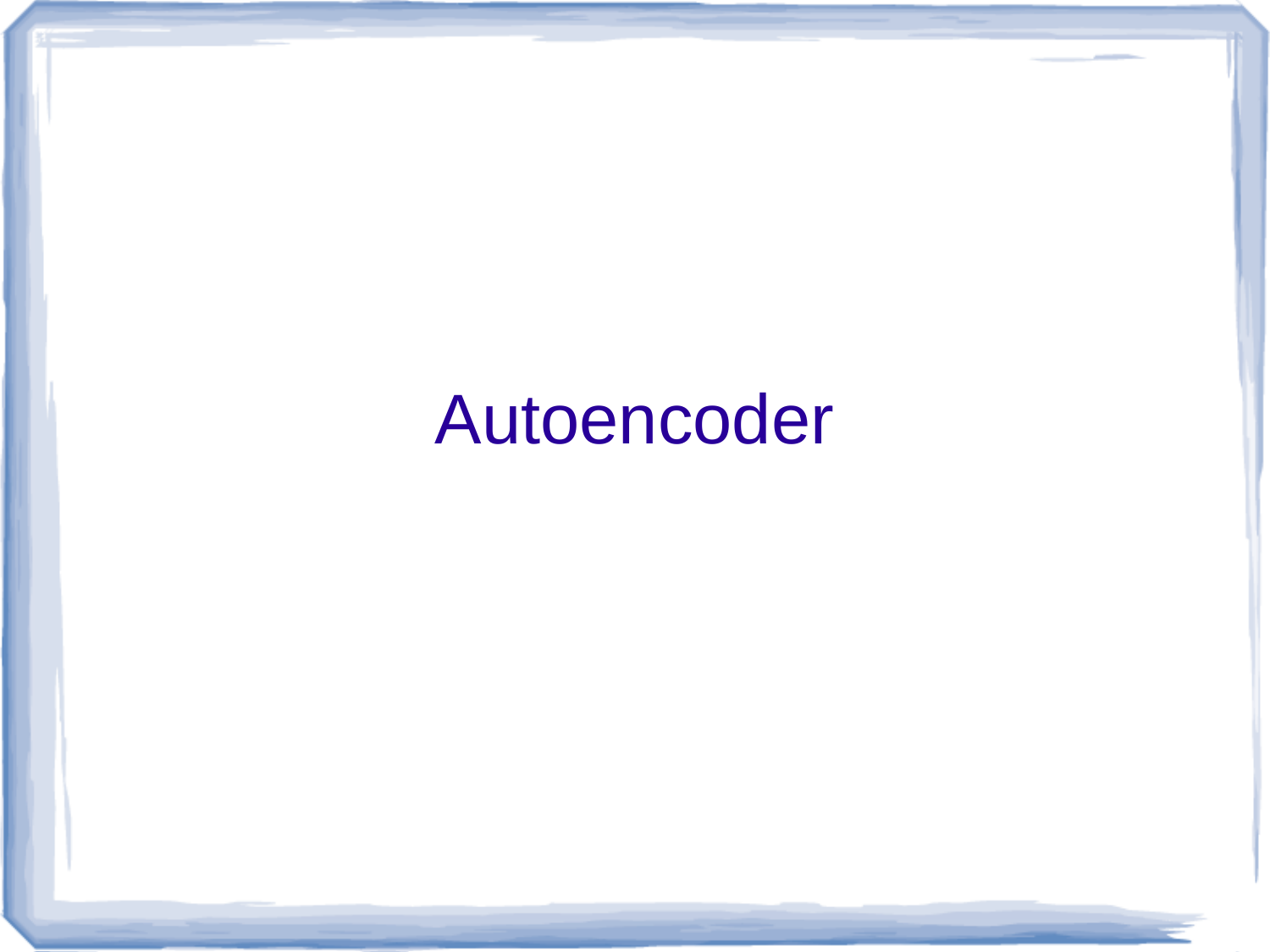### Problems of training of deep neural networks

- stochastic gradient descent + standard algorithm "Backpropagation":
	- vanishing or exploding gradient: "Vanishing Gradient Problem" [Hochreiter 1991]
- only shallow nets are trainable

=> feature engineering

• for applications (in the past): most only one layer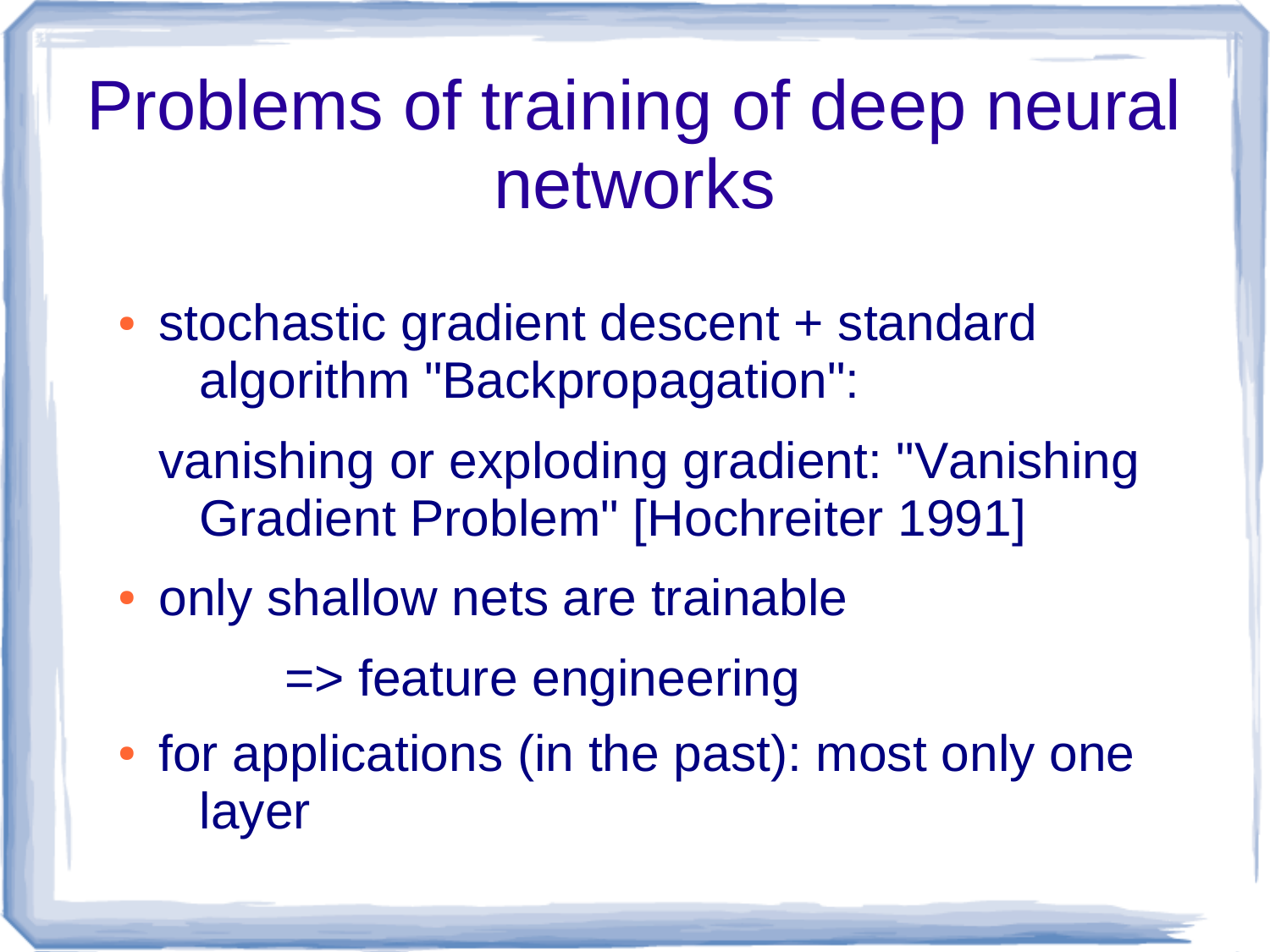### Solutions for training deep nets

• **layer wise pretraining** (first by [Hin06] with RBM)

– with unlabeled data (unsupervised pretraining)

- Restricted Boltzmann Machines (BM)
- Stacked autoencoder
- Contrastive estimation
- more effective optimization

– second order methods, like "Hessian free Optimization"

• more carefully initialization + other neuron types (e.g. linear rectified/maxout) + dropout+ more sophisticated **momentum** (e.g. nesterov momentum); see e.g. [Glo11]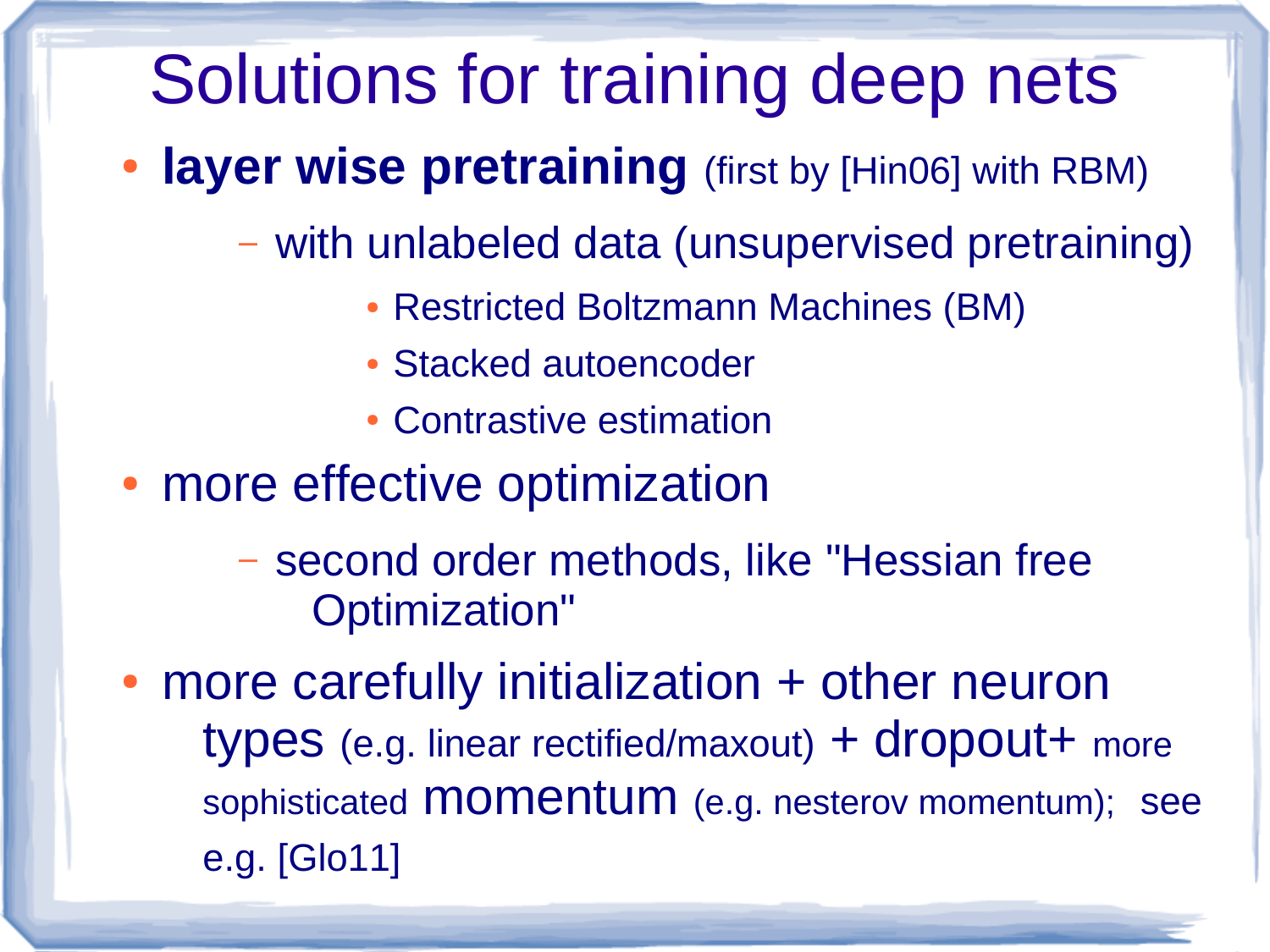### Representation Learning

- "Feature Learning" statt "Feature Engineering"
- *Multi Task Learning*:
	- learned Features (distributed representations) can be used for different tasks
	- unsupervised pretraining + supervised finetuning

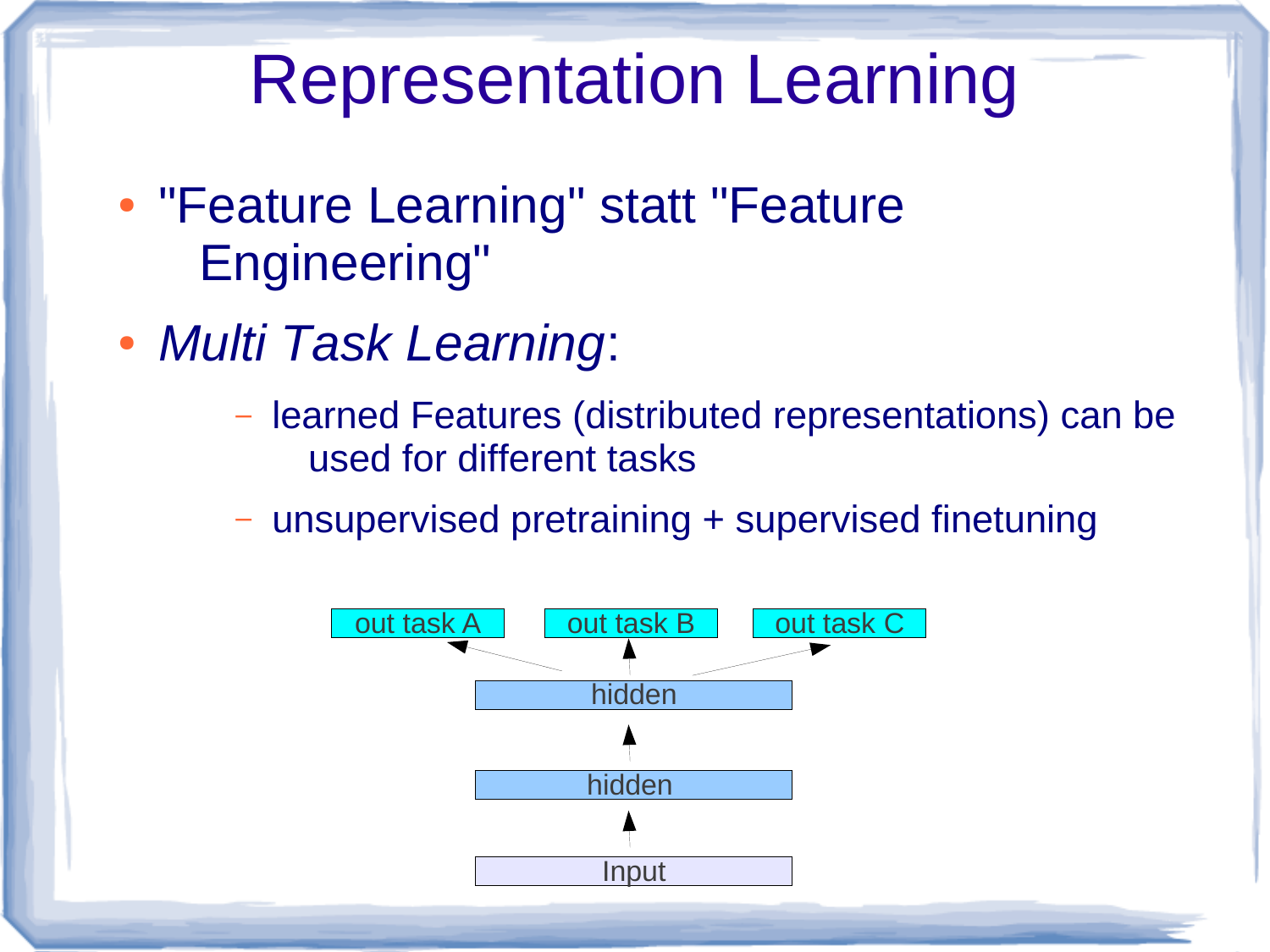

Figure 1: Effect of depth on performance for a model trained (left) without unsupervised pretraining and (right) with unsupervised pre-training, for 1 to 5 hidden layers (networks with 5 layers failed to converge to a solution, without the use of unsupervised pre-

> from Dumitru Erhan, Yoshua Bengio, Aaron Courville, Pierre-Antoine Manzagol, Pascal Vincent, Samy Bengio; Why Does Unsupervised Pre-training Help Deep Learning? JMLR2010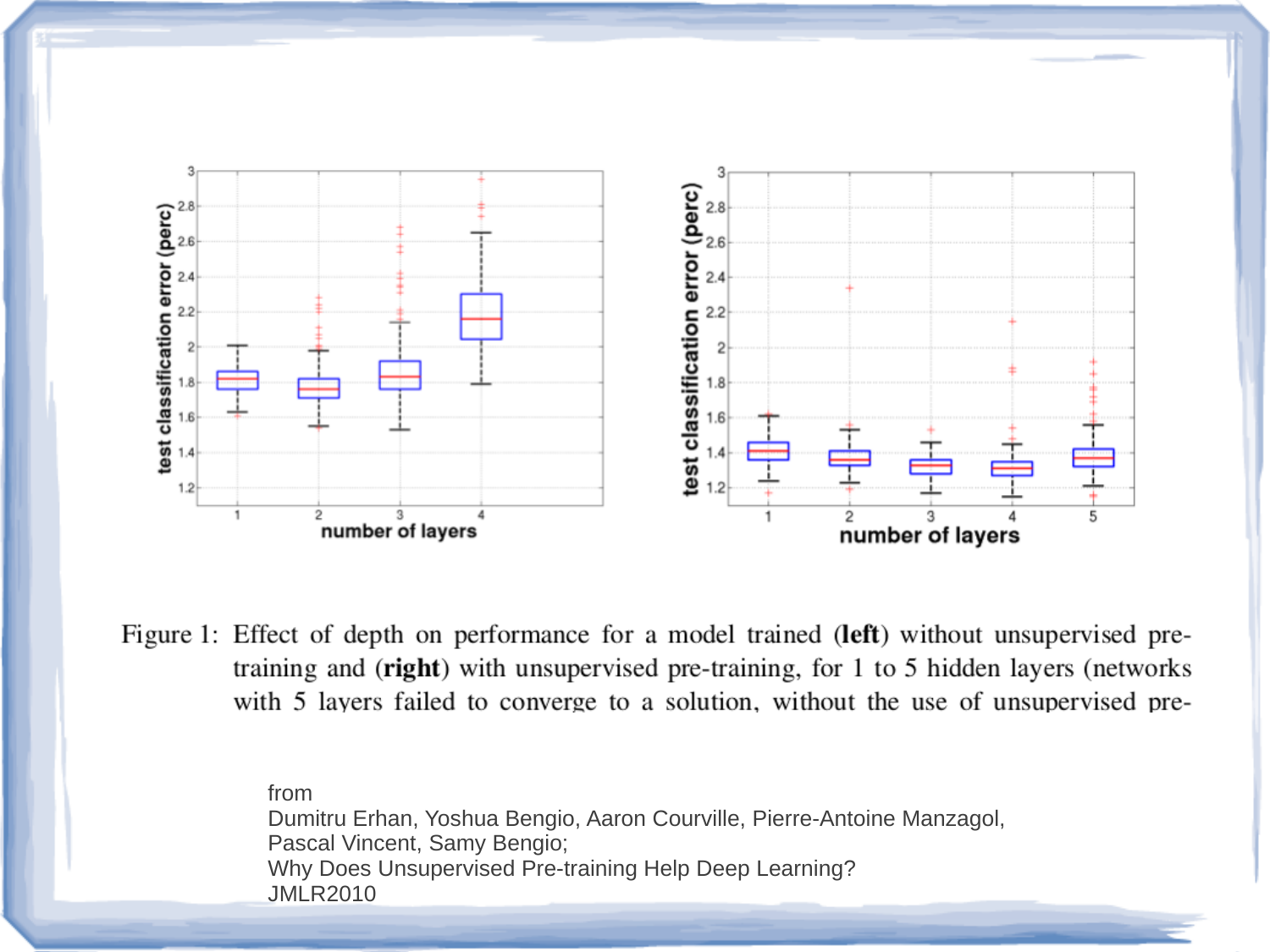#### Layer wise pretraining with autoencoders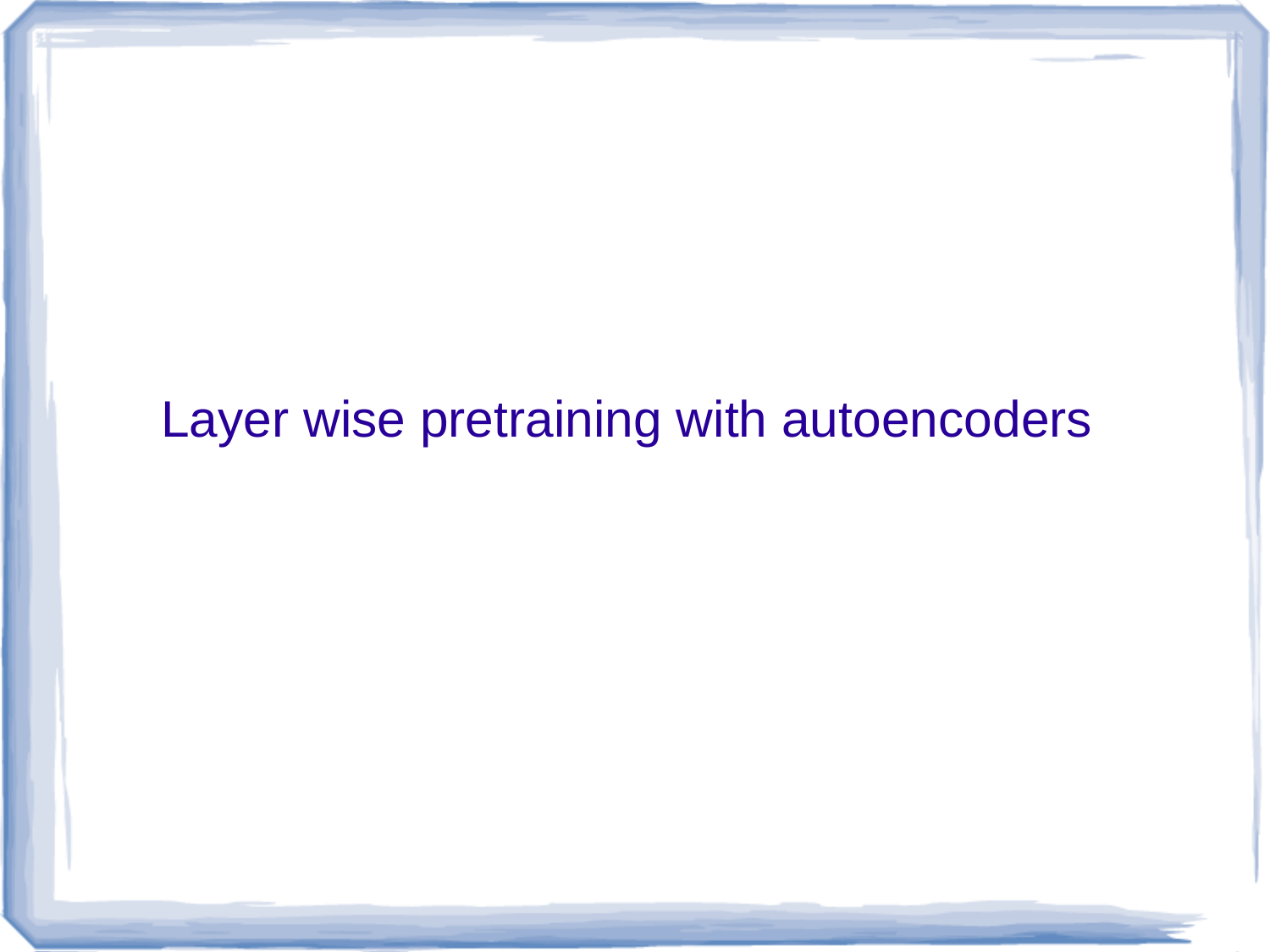### Autoencoder

Goal: **reconstruction of the input**  $input = output$ 

- different constraints on hidden layers
	- small number of neurons: compression of the input
	- other kinds of constraints, e.g. sparse autoencoder.

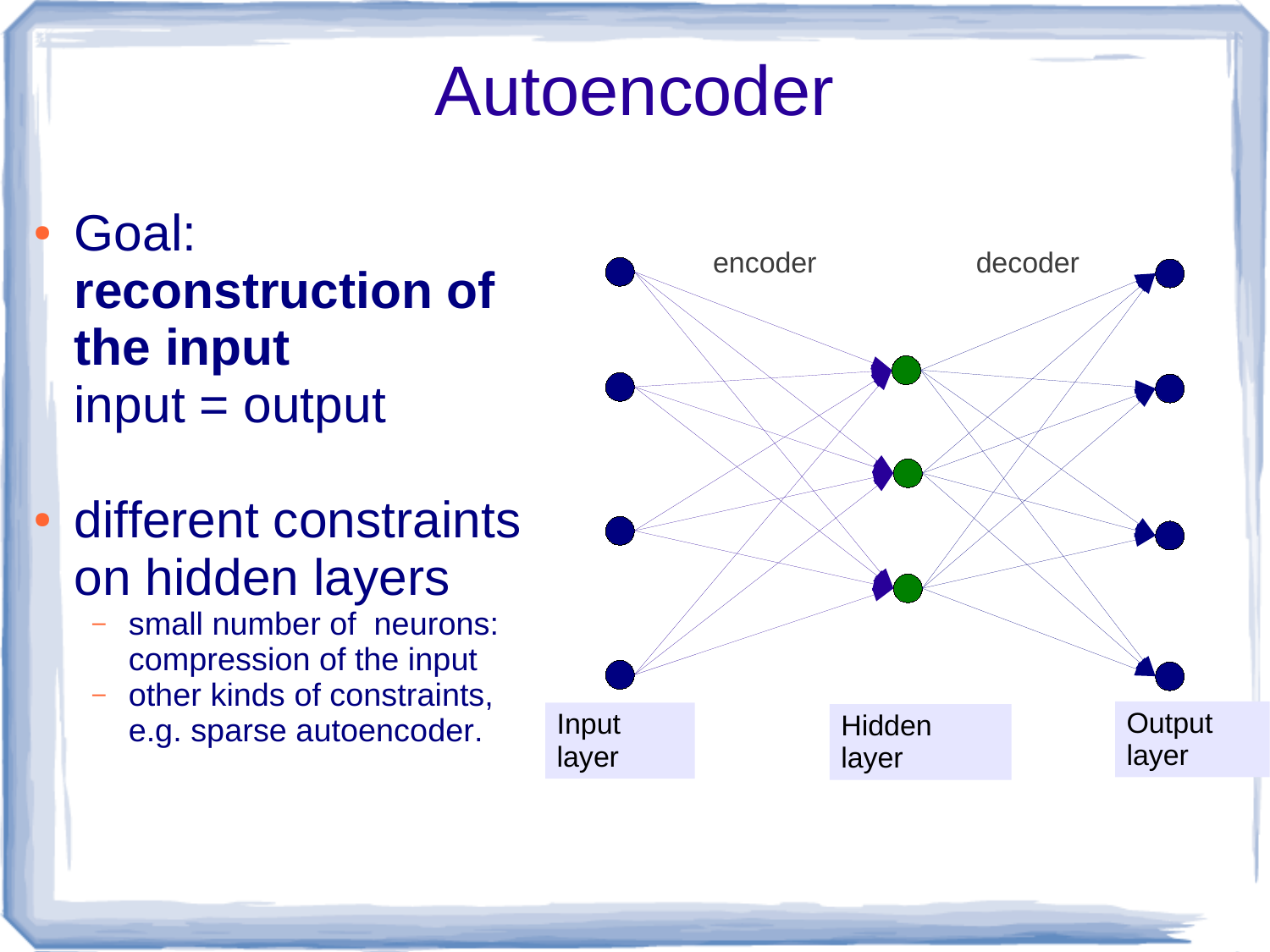### Encoder-Decoder

• **Encoder:** 
$$
\vec{h}(\vec{x}) = s(W\vec{x} + \vec{b}_h)
$$

– s: element wise sigmoid

– Parameter: *W ,b h*

- $\vec{r} = \vec{g}$  (  $\vec{h}$  $\vec{h}(\vec{x})$ ) =  $s_2(W^T h(\vec{x}) + \vec{b})$  $\vec{b}$ • Decoder:  $\vec{r} = \vec{g}(h(\vec{x})) = s_2(W^T h(\vec{x}) + b_r)$  $W^T$ ,  $\vec{b}$ – Parameter:  $W^I$  , $b_{r}$ 
	- $-$  Tied weights  $W^T$  (shared with encoder)
	- $-$  activation function  $s_2$ :
		- logistic or identity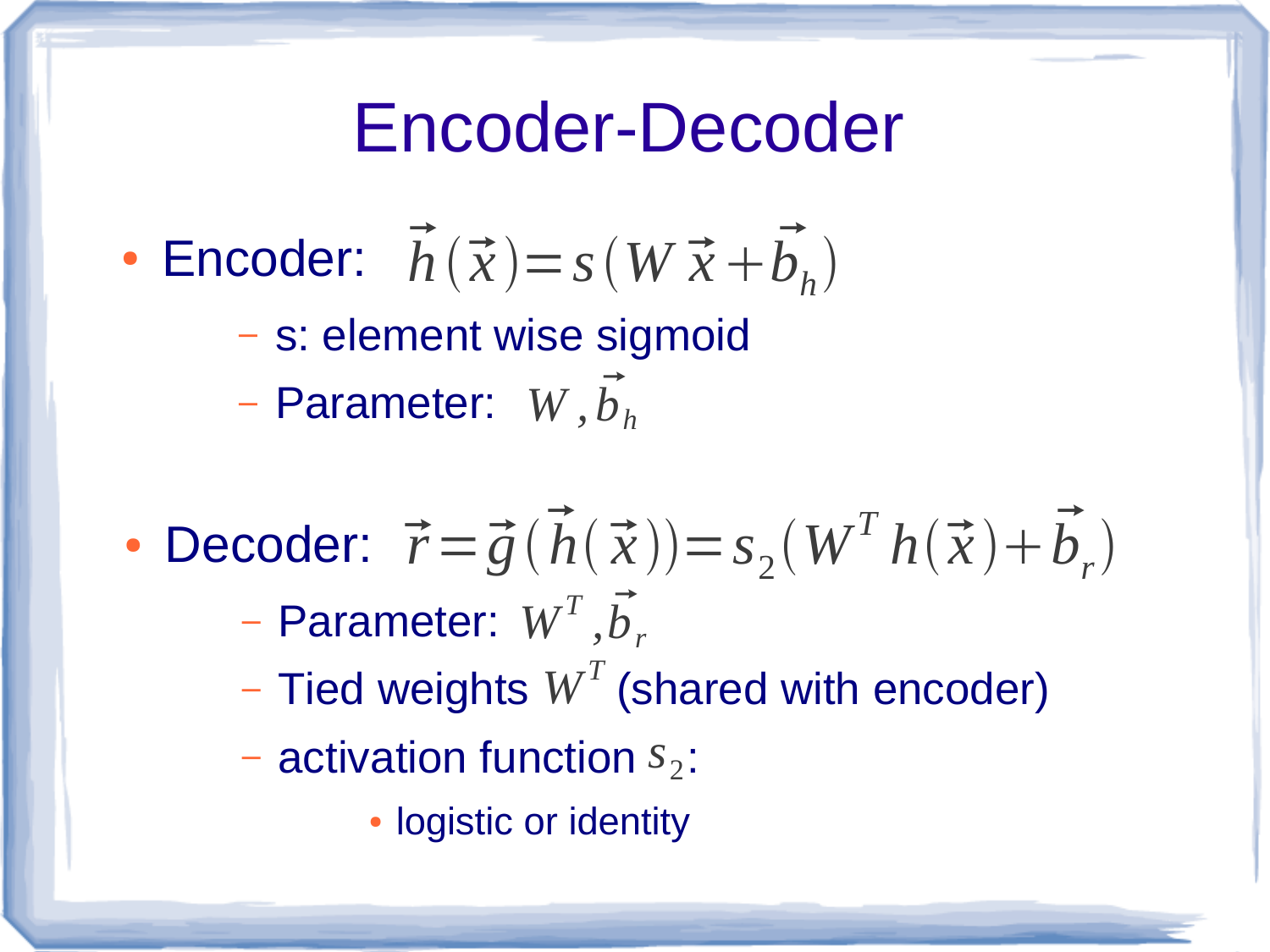### Reconstruction Error

• Cost function: average reconstruction error

$$
J_{AE}(\theta) = \sum_{\vec{x} \in D} L(\vec{x}, \vec{r})
$$

- Reconstruction  $\vec{r} = \vec{g}(\vec{h}(\vec{x}))$ 

- Loss function: reconstruction error
	- Squared error:  $L(\vec{x}, \vec{r}) = ||\vec{x} \vec{r}||^2$
	- Bernoulli cross-entropy

$$
L(\vec{x},\vec{r}){=}{-}\sum\nolimits_{i=1}^d x_i\log\left(r_i\right){+}(1{-}x_i)\log\left(1{-}r_i\right)
$$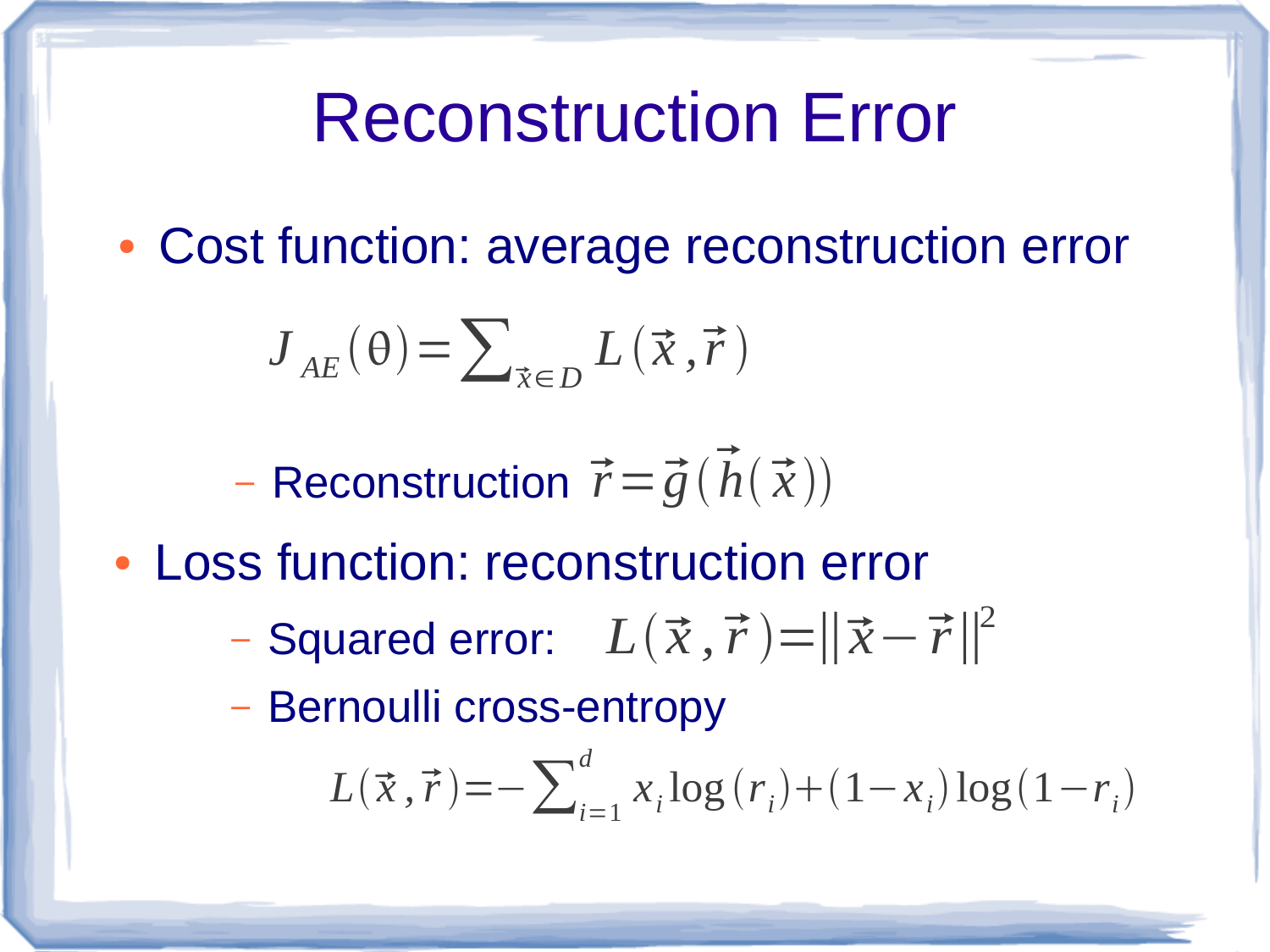### Traditional Autoencoder

- Number of hidden units smaller than number of inputs/outputs
- Hidden state is a data driven compression of the input
- similar like (non-linear) PCA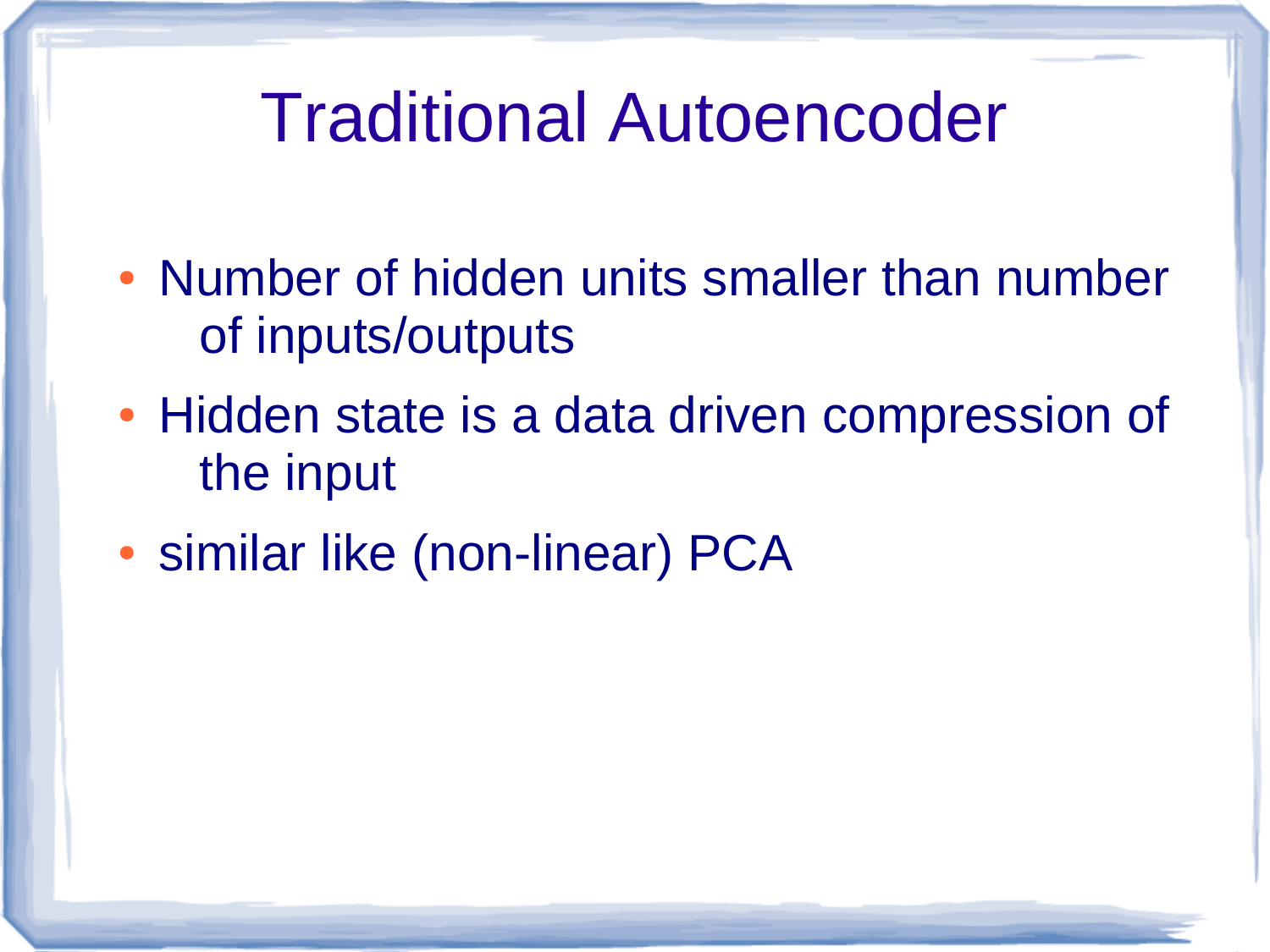### Sparse Autoencoder

• Sparsity Constraint

– number of active hidden units should be small

$$
J_{AE}(\theta) = \sum_{\vec{x} \in D} \left( L(\vec{x}, \vec{r}) + \lambda \sum_{j} |h_{j}(\vec{x})| \right)
$$

(this sparsity constraint corresponds to a Lapacian prior from a probabilistic point of view)

– other kinds of penalties are possible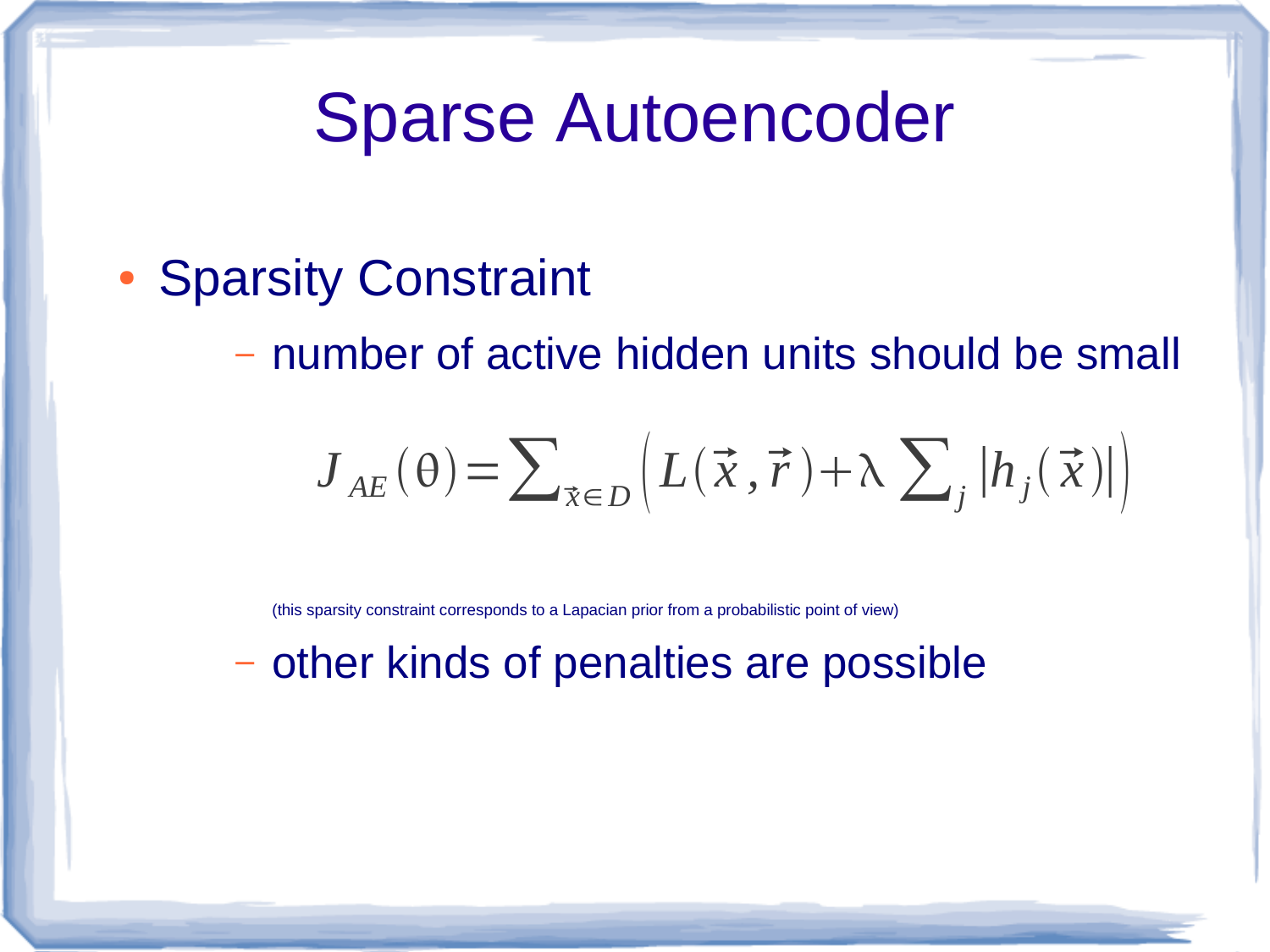#### Contractive Autoencoder (CAE) [Rif11]

• *Penalization* of the sensitivity on the input

$$
J_{CAE}(\theta) = \sum_{\vec{x} \in D} \left( \frac{L(\vec{x}, \vec{r}) + \lambda ||Jac(\vec{x})||^2}{\frac{1}{\text{reconstruction}}} \right)
$$

– with the Jaccobian of the encoder

$$
Jac\left(\vec{x}\right) = \frac{\partial \vec{h}\left(\vec{x}\right)}{\partial \vec{x}}
$$

Intuition: hidden state not sensitive to input (but reconstruction should be performed)

- and the hyperparameter  $\lambda$
- also possible additionally for higher order derivatives (e.g. Hessian)(CAE+H)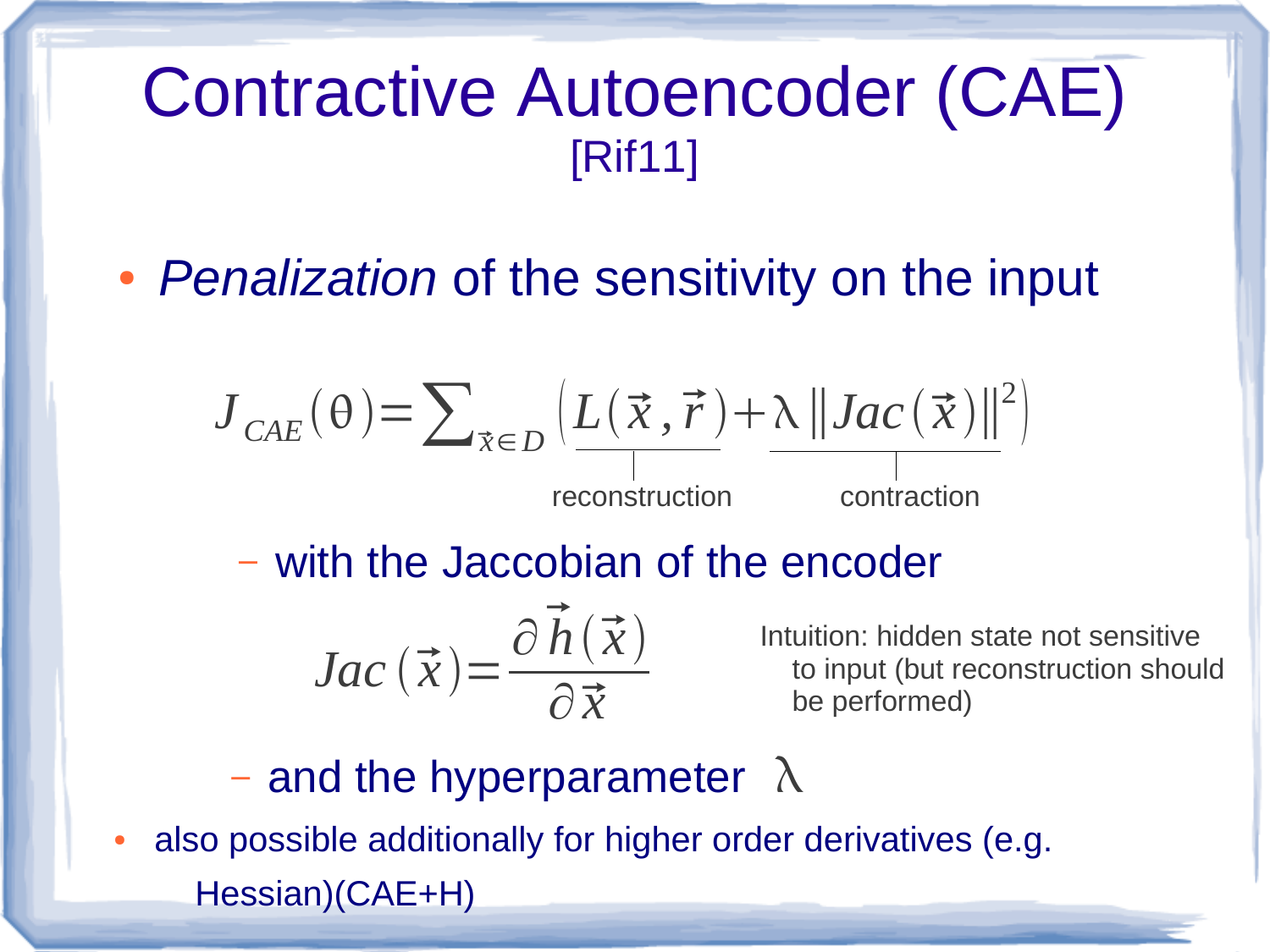### Denoising Auto-Encoder (DAE)

[Vincent, P., Larochelle, H., Lajoie, I., Bengio, Y., and Manzagol, P.-A. (2010). Stacked denoising autoencoders: Learning useful representations in a deep network with a local denoising criterion. J. Machine Learning Res., 11]

- Corruption of the input  $C(\tilde{x}|x)$ 
	- corrupted input *x*
	- original input *x*
- Reconstruction of the corrupted input with the autoencoder
	- DAE learns a reconstruction distribution *P x*∣*x*
	- $-$  by the minimization of  $-\log P(x|\tilde{x})$
- also sampling from the estimated distribution possible: Bengio, Y., Yao, L., Alain, G., and Vincent, P. (2013a). Generalized denoising auto-encoders as generative models. In Advances in Neural Information Processing Systems 26 (NIPS'13)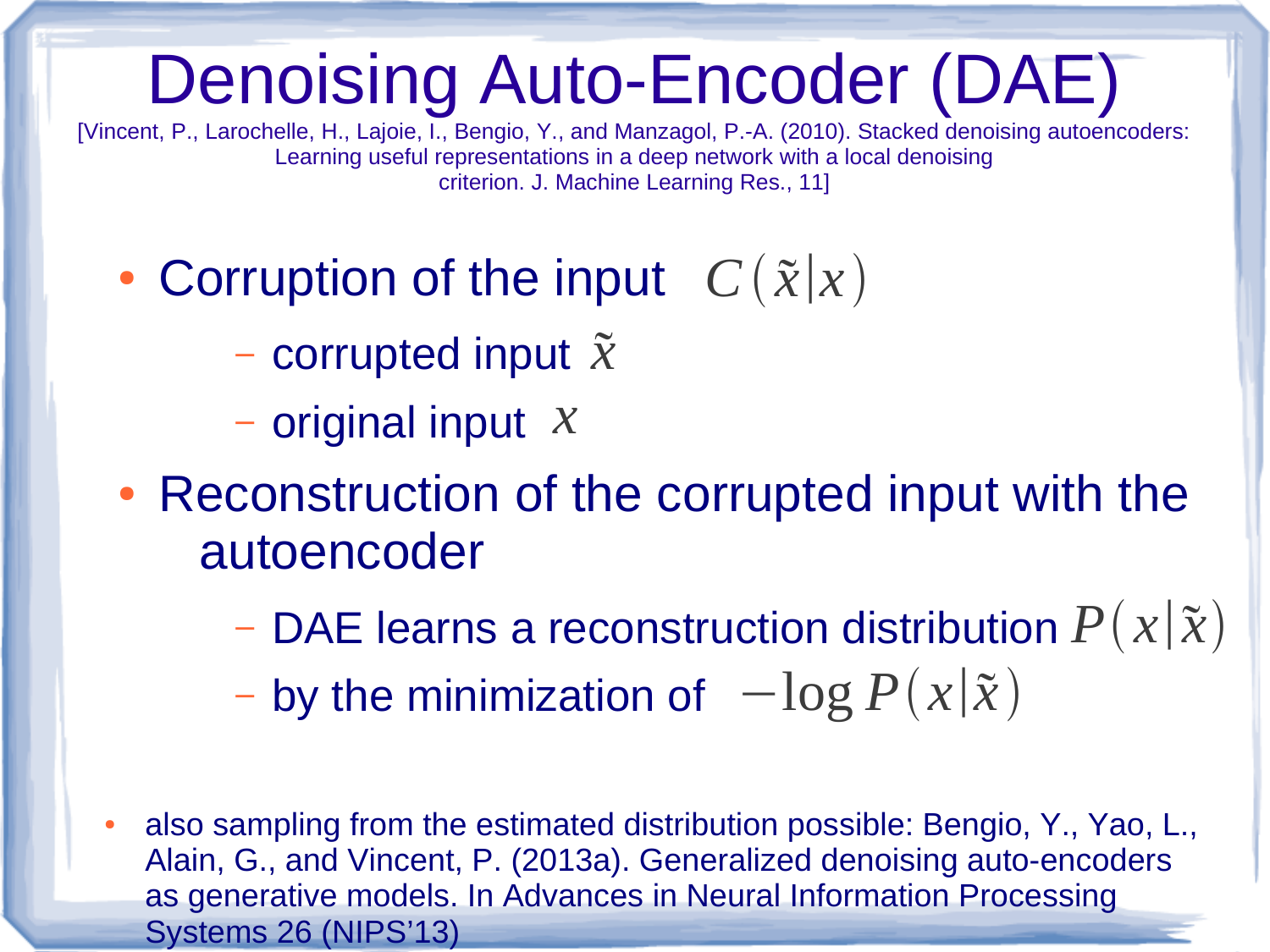

Figure 13.14: A denoising auto-encoder is trained to reconstruct the clean data point  $x$ from Bengio et. al. "Deep Learning", Book for MIT press in preparation

DAE learns a vector field (green arrows) which is a estimation of the gradient | field  $\nabla$   $\log Q(x)$  Q(x) is the unknown data generating distribution see [Alain and Bengio, 2012] [Alain and Bengio 2013]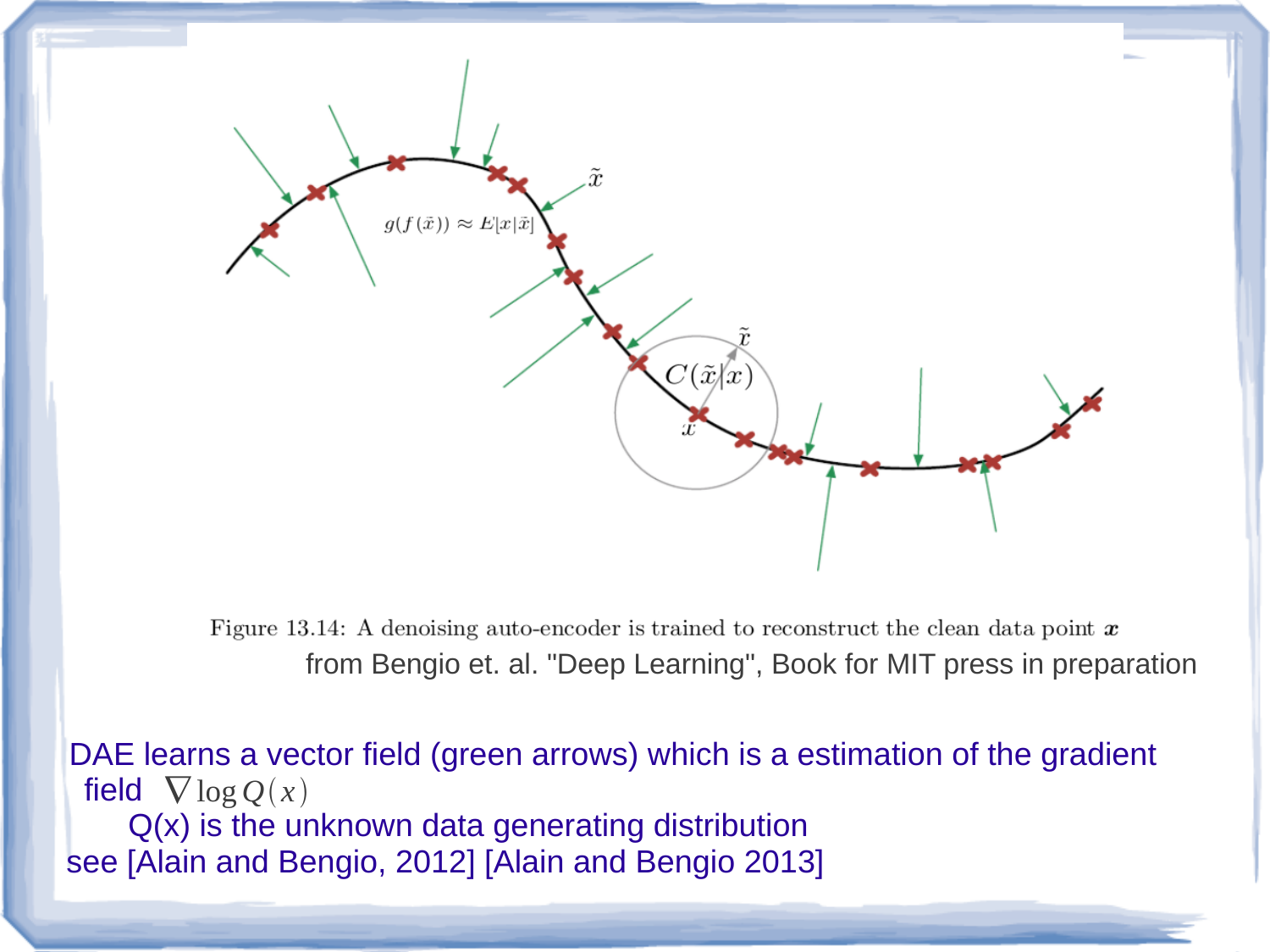Layer-wise pretraining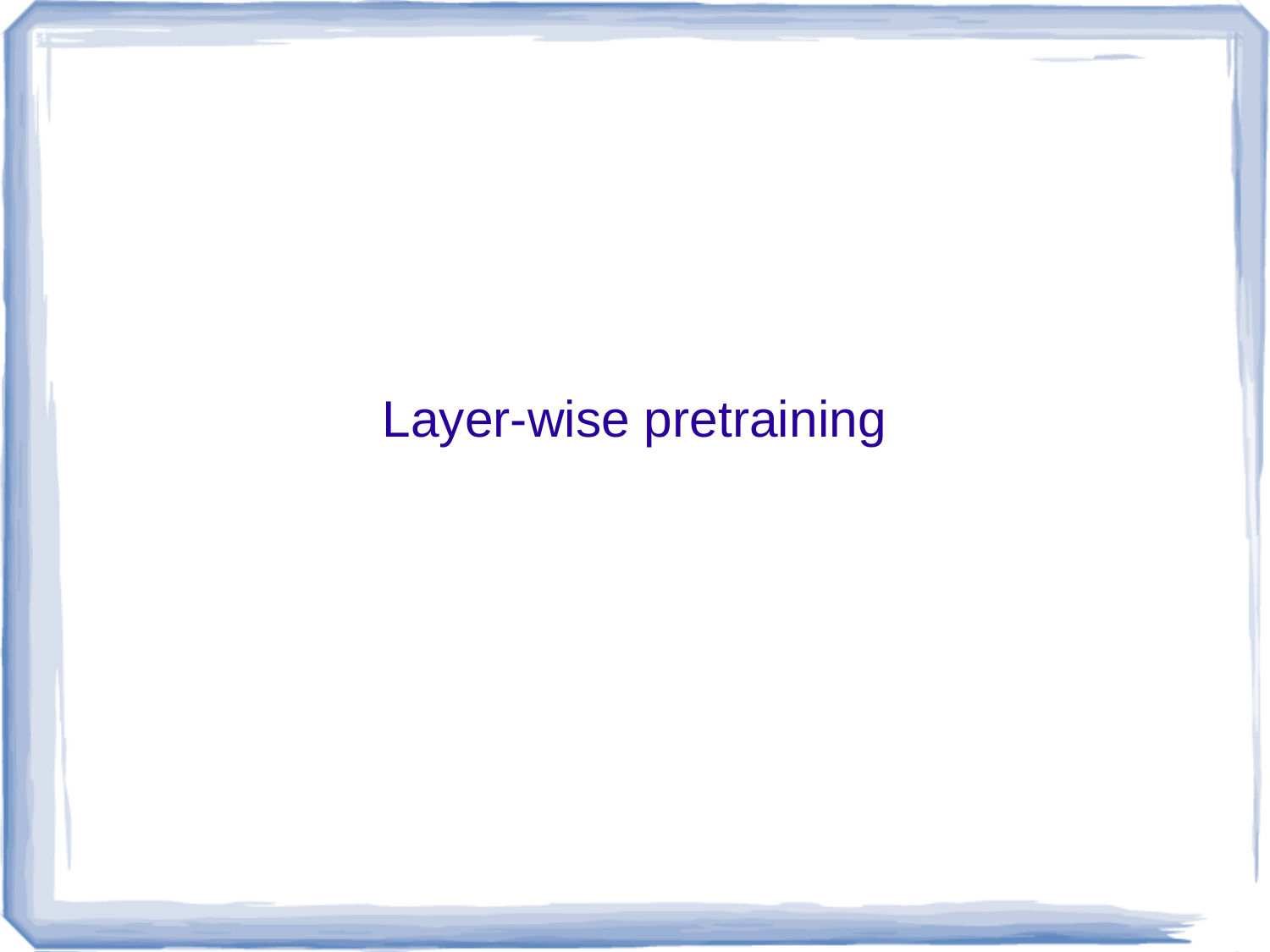#### Autoencoder



#### • unsupervised learning of the first layer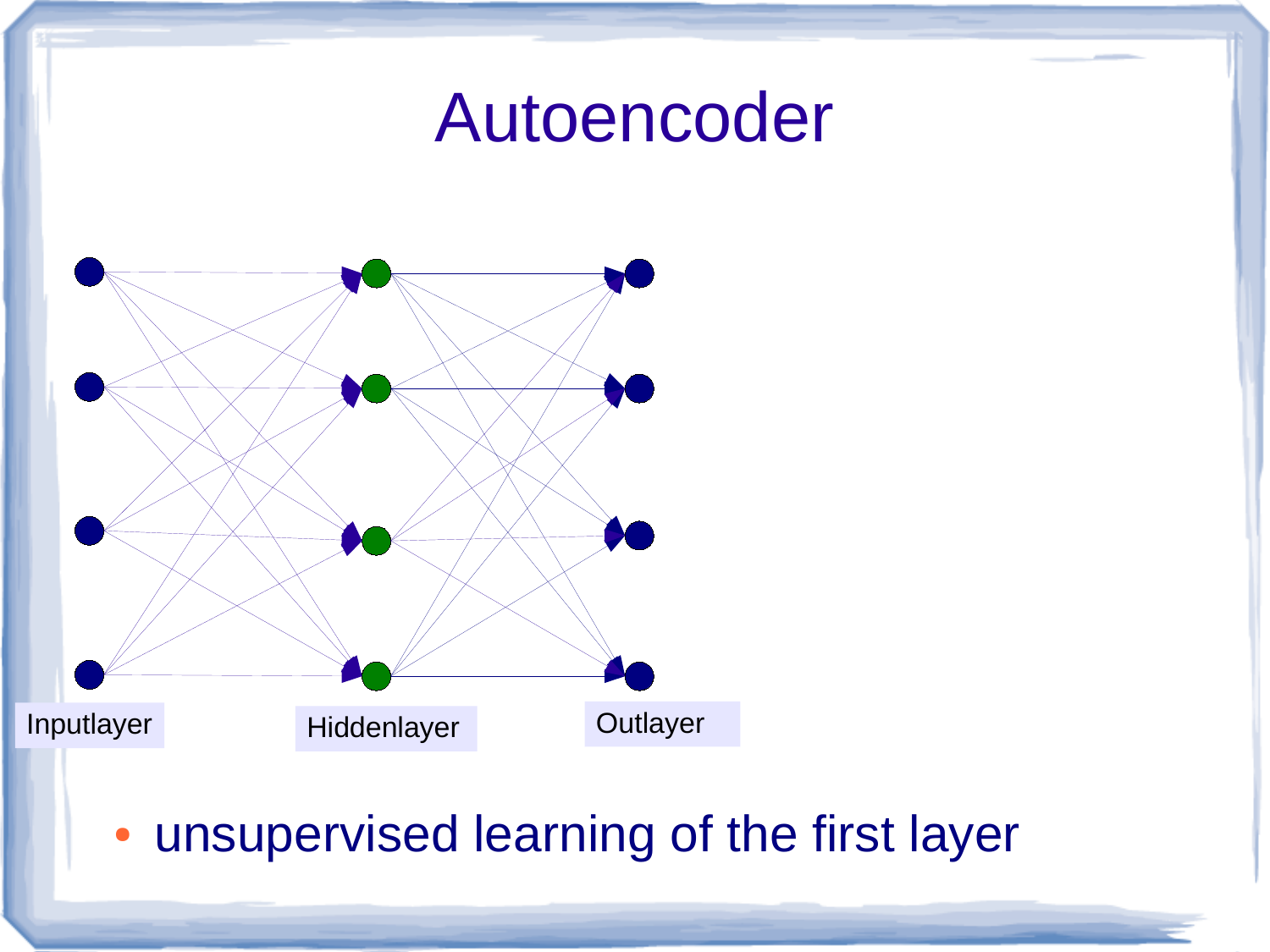### Autoencoder



#### • unsupervised learning of the second layer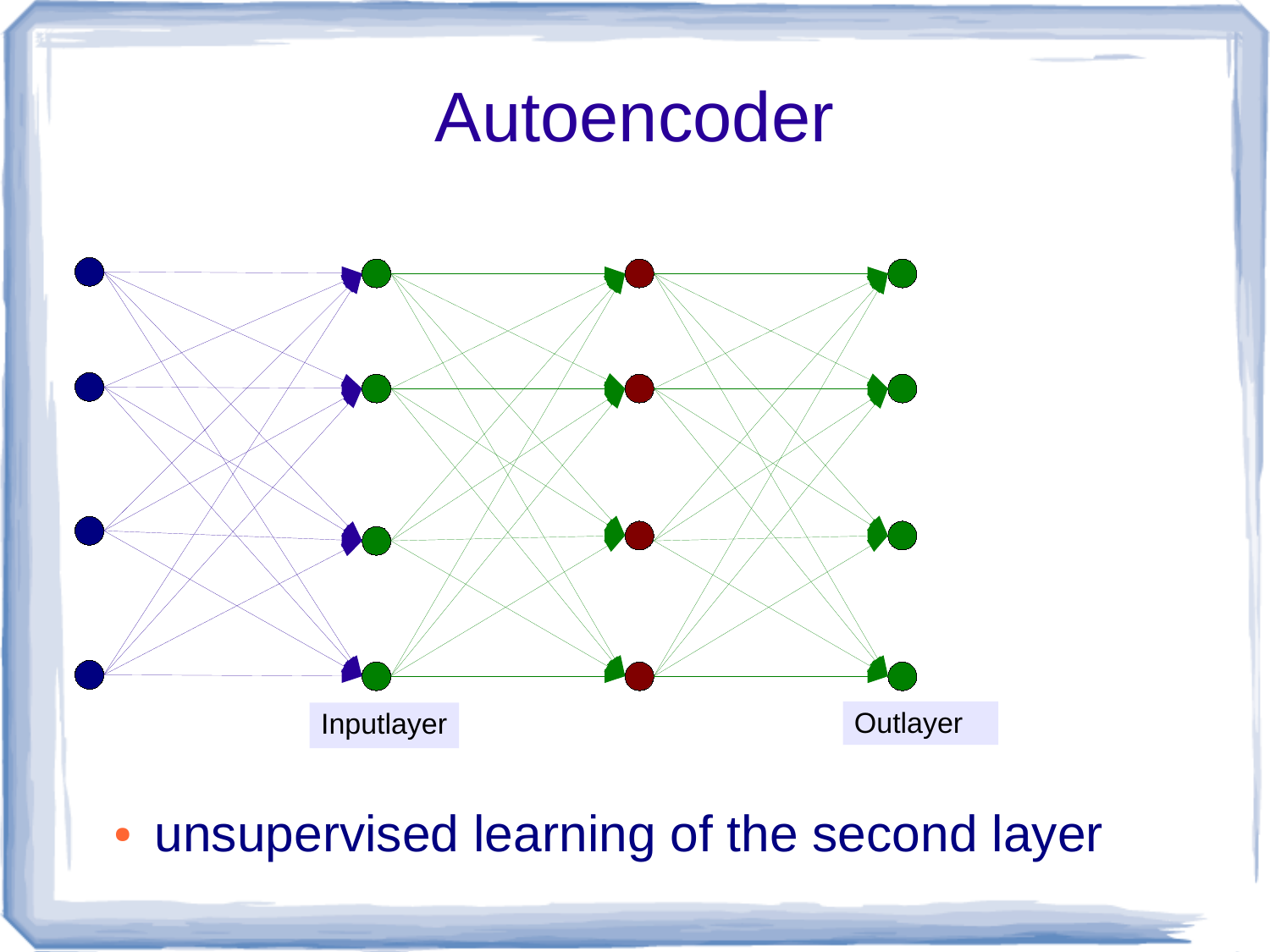



• unsupervised learning of the third layer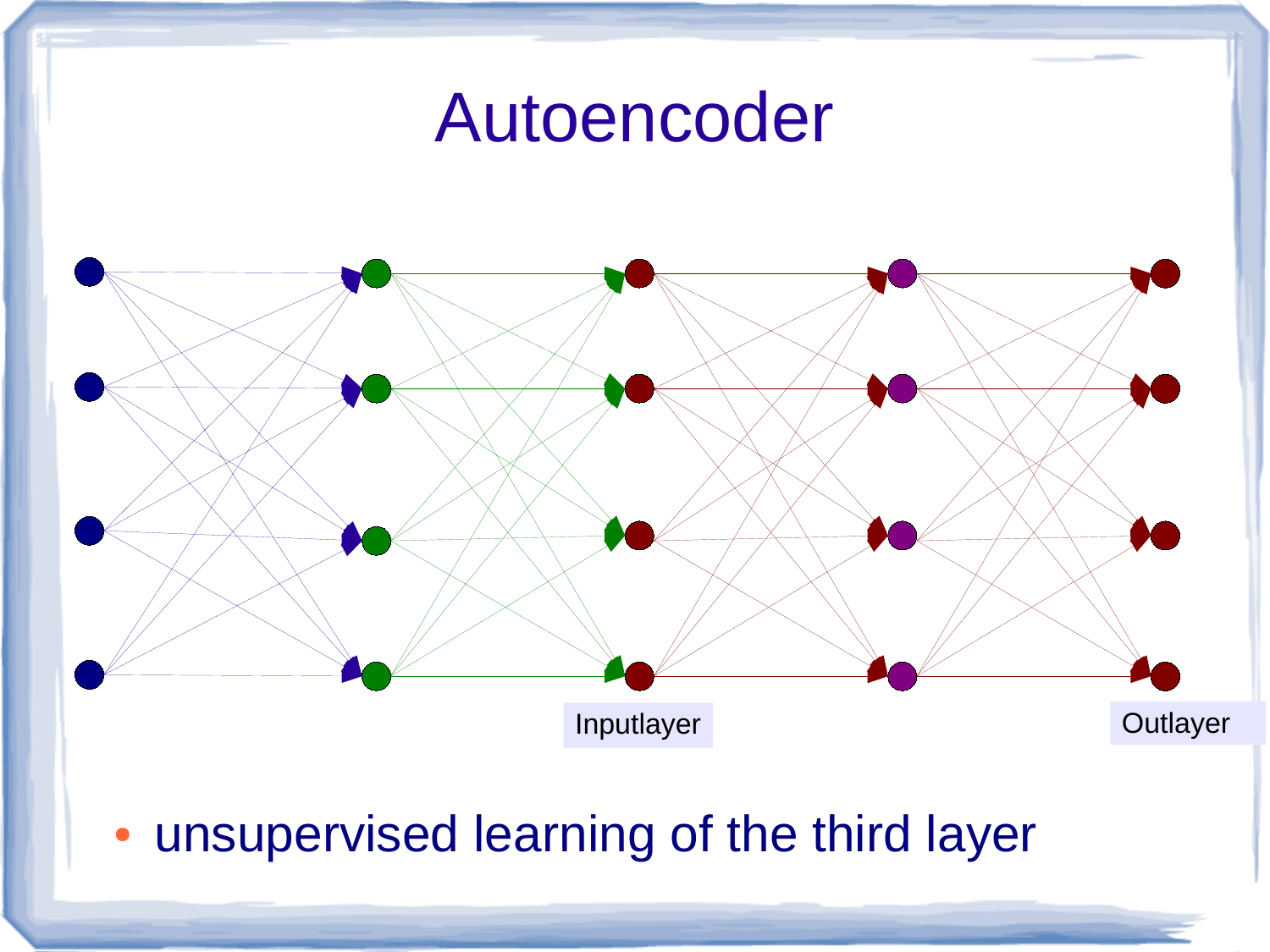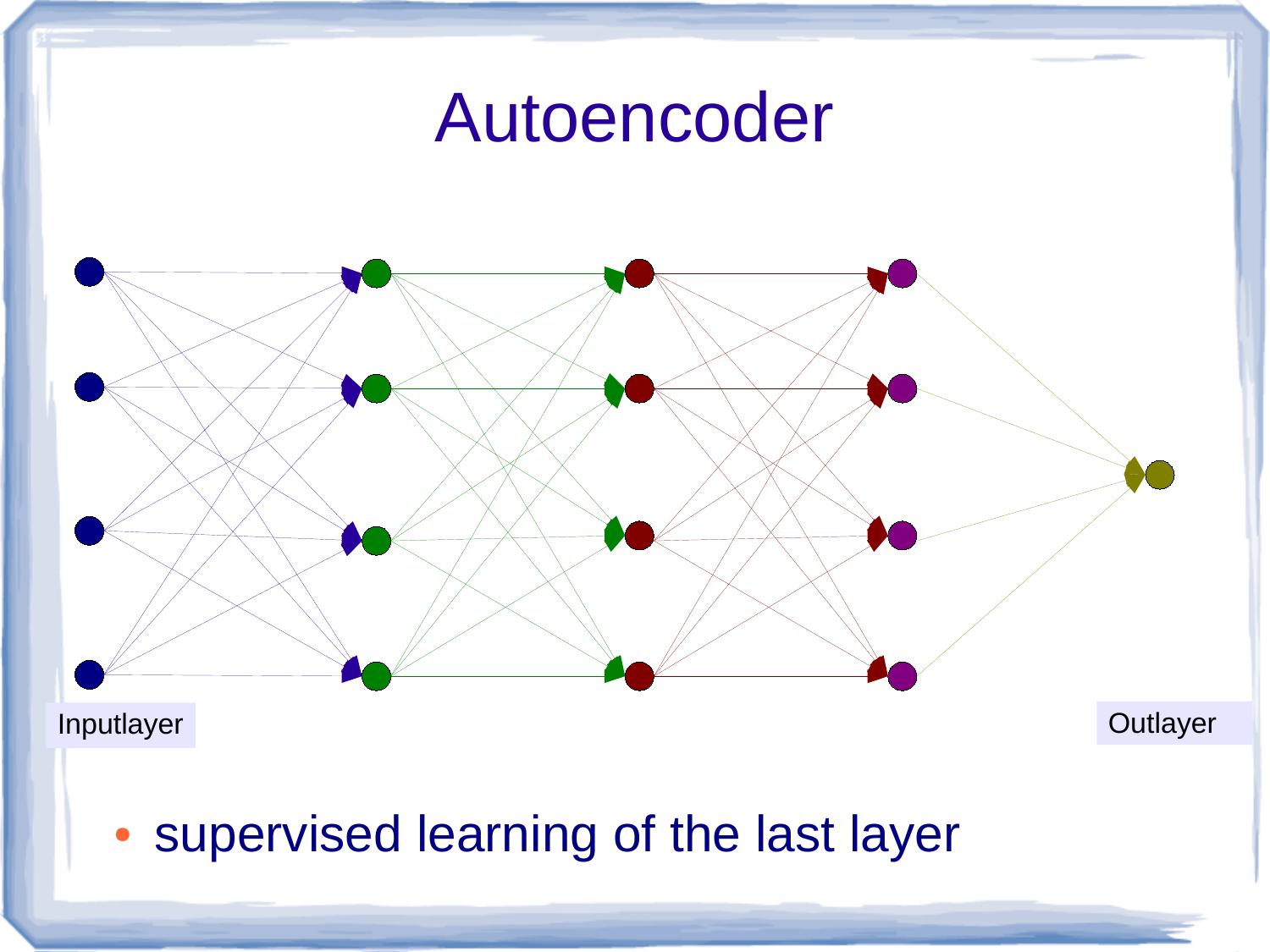purely supervised



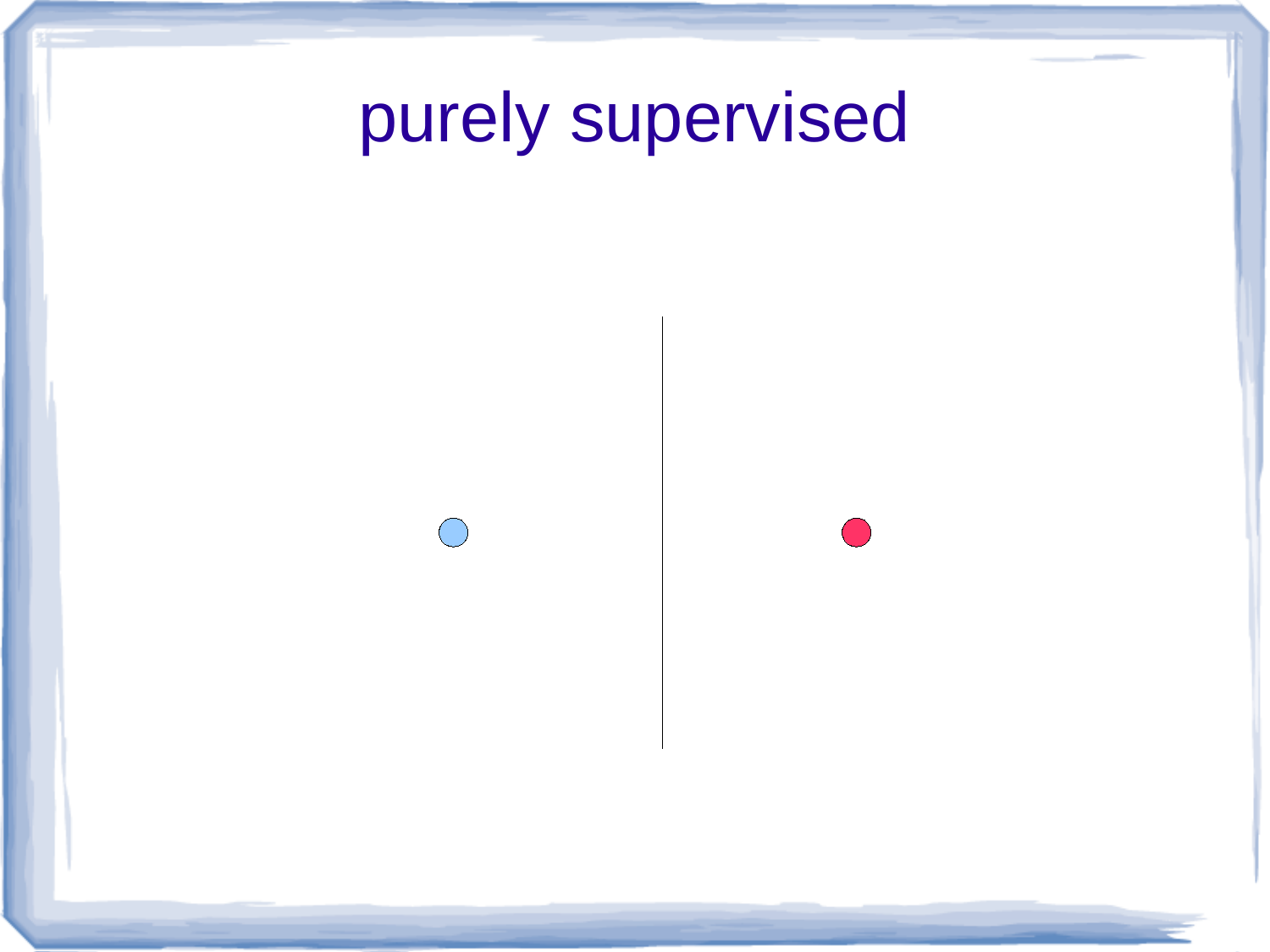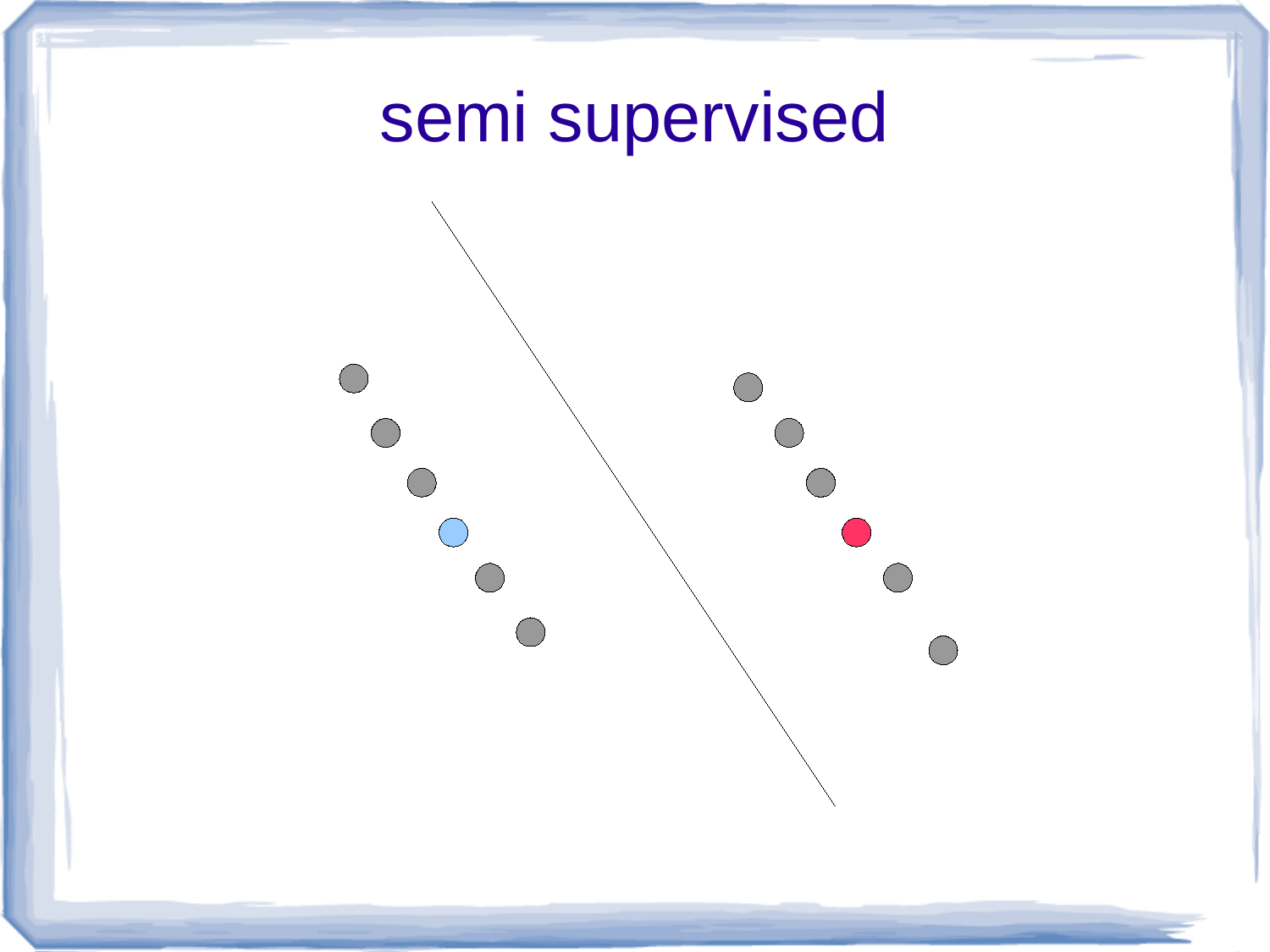#### Manifolds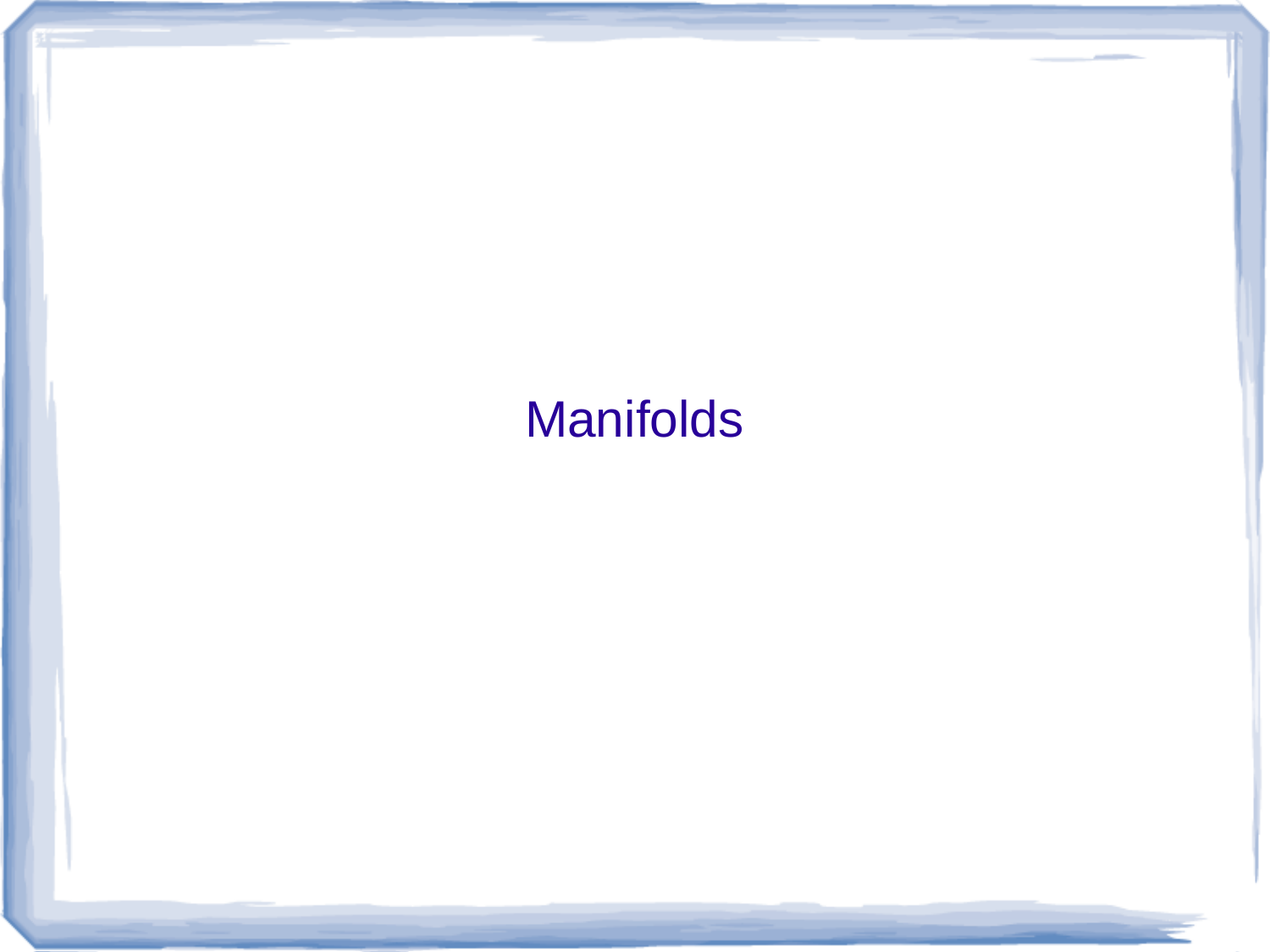#### (Unsupervised) Manifold Hypothesis

- data space extrem high dimensional
- natural data lives in a low-dimensional (non-linear) manifold, because variables in natural data are mutually dependent
- examples:
	- images vs. random pixels
	- different pictures of a face: dimension of the manifold smaller as:

number of muscles + rotations- and translations degrees of freedom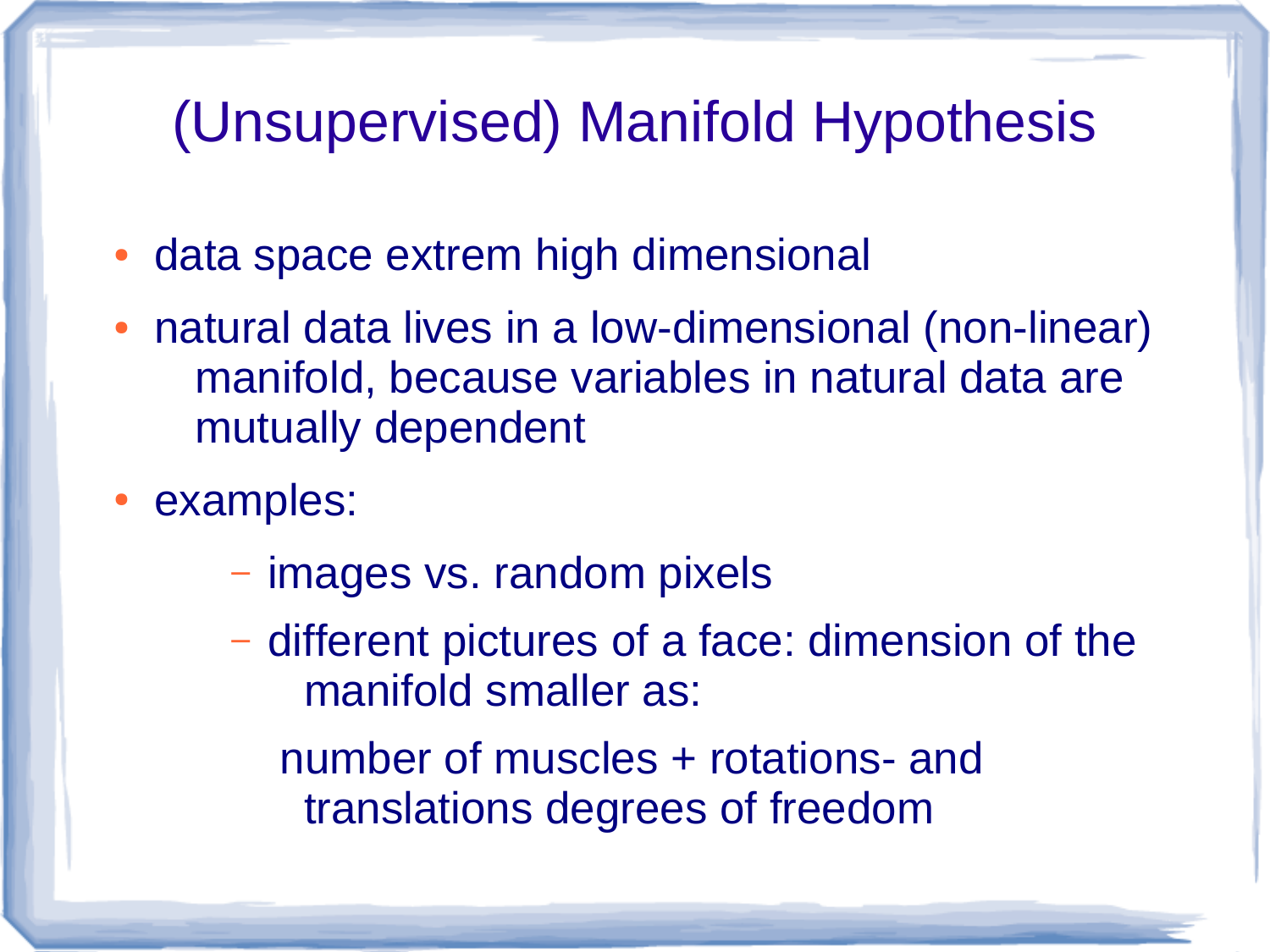## Manifold

- behaves locally like a Euclidean space
- definition in machine learning not so strict as in mathematics:
	- data is in the neighborhood of the manifold not strictly on the manifold
	- dimensionality can vary for different regions in the embedding data space
	- also for discrete spaces (text processing)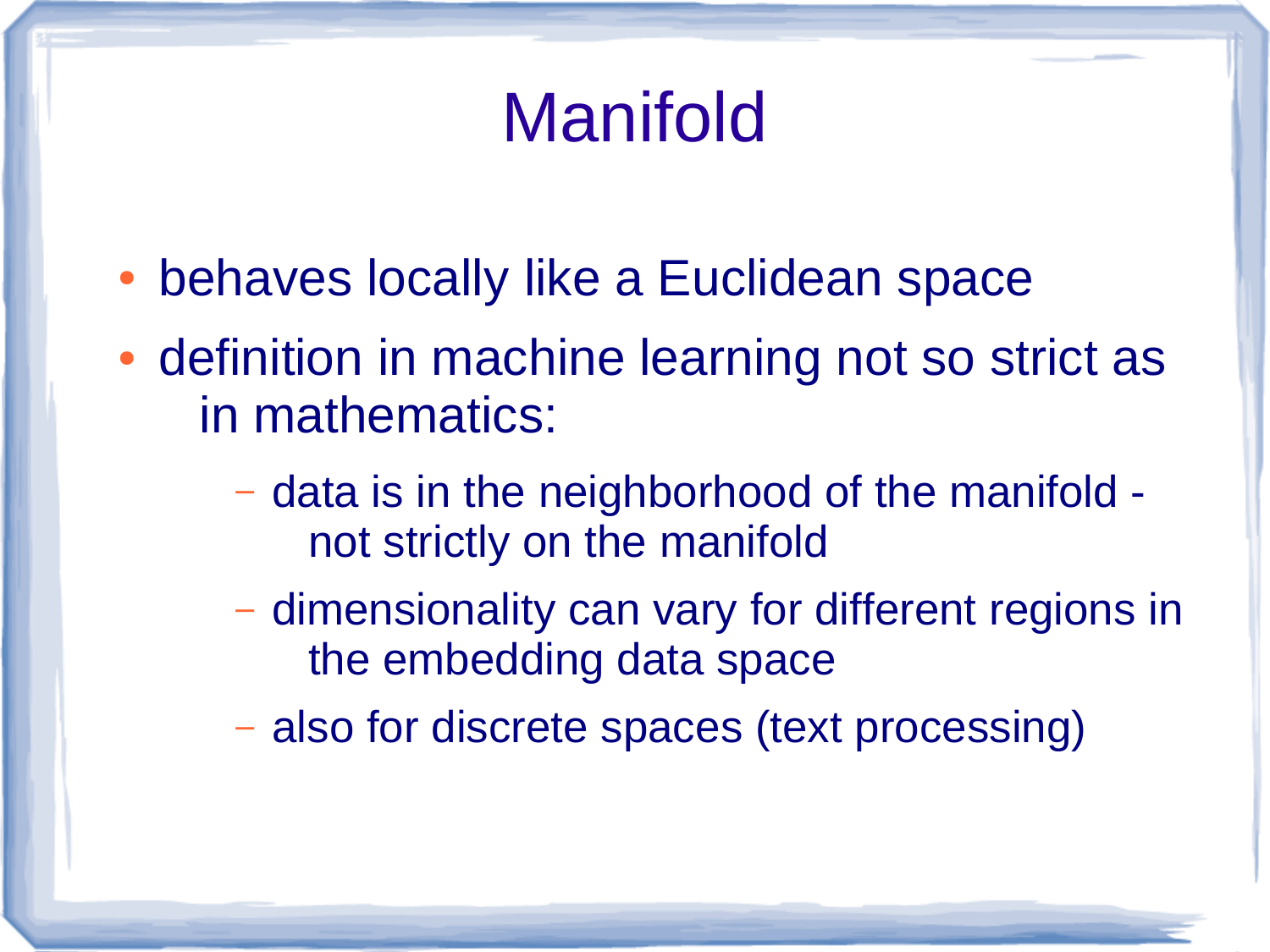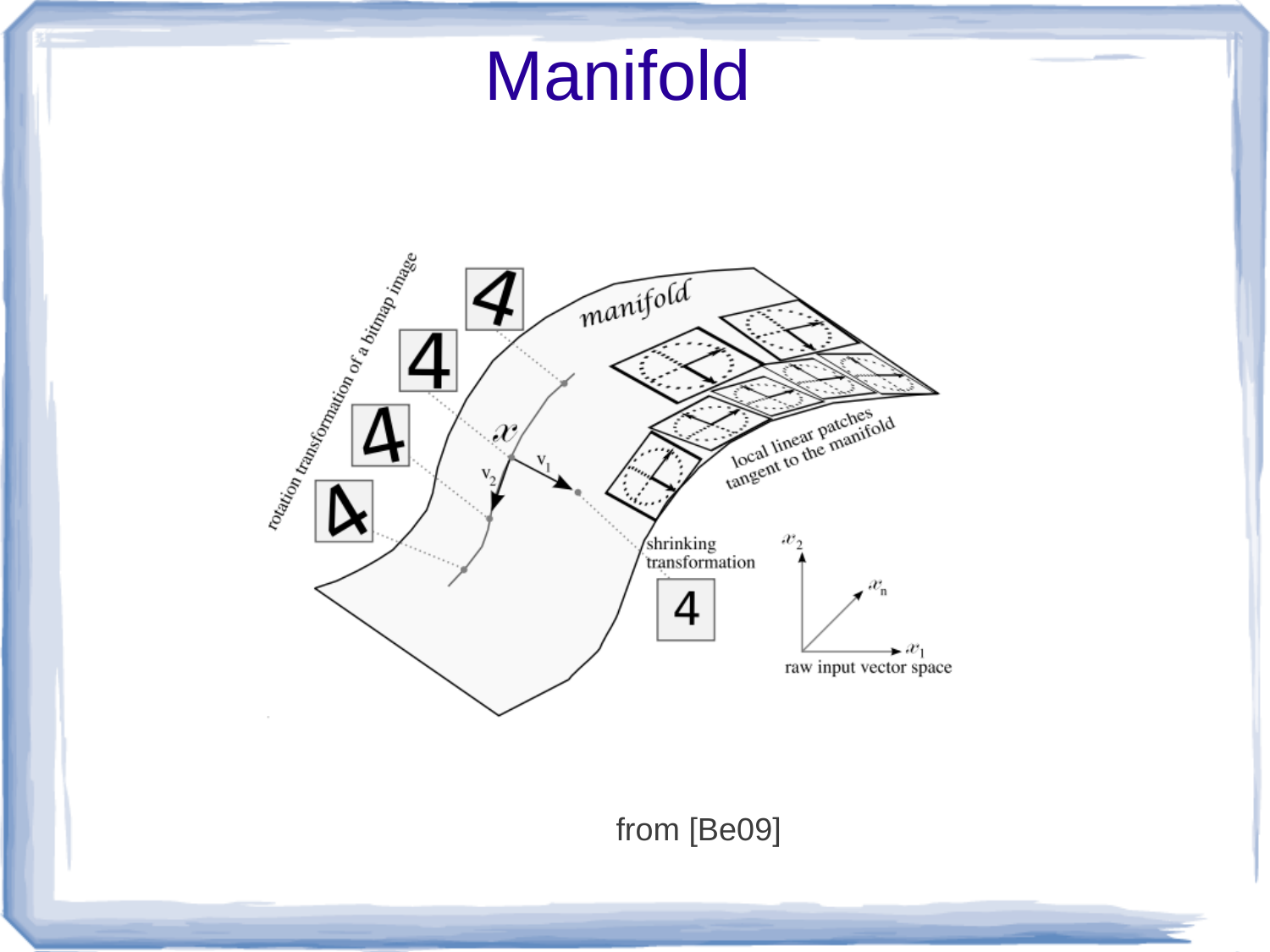## manifold learning with regularized autoencoders

- two forces:
	- a) reduction of the reconstruction error
	- b) pressure to be insensitive to variations of the input space (due to additional regularization constraint)
- results in:
	- because of b): data points are mapped by the reconstruction (encoder-decoder) on the manifold in data space
	- because of a): different points are mapped to different locations on the manifold – they should be discriminable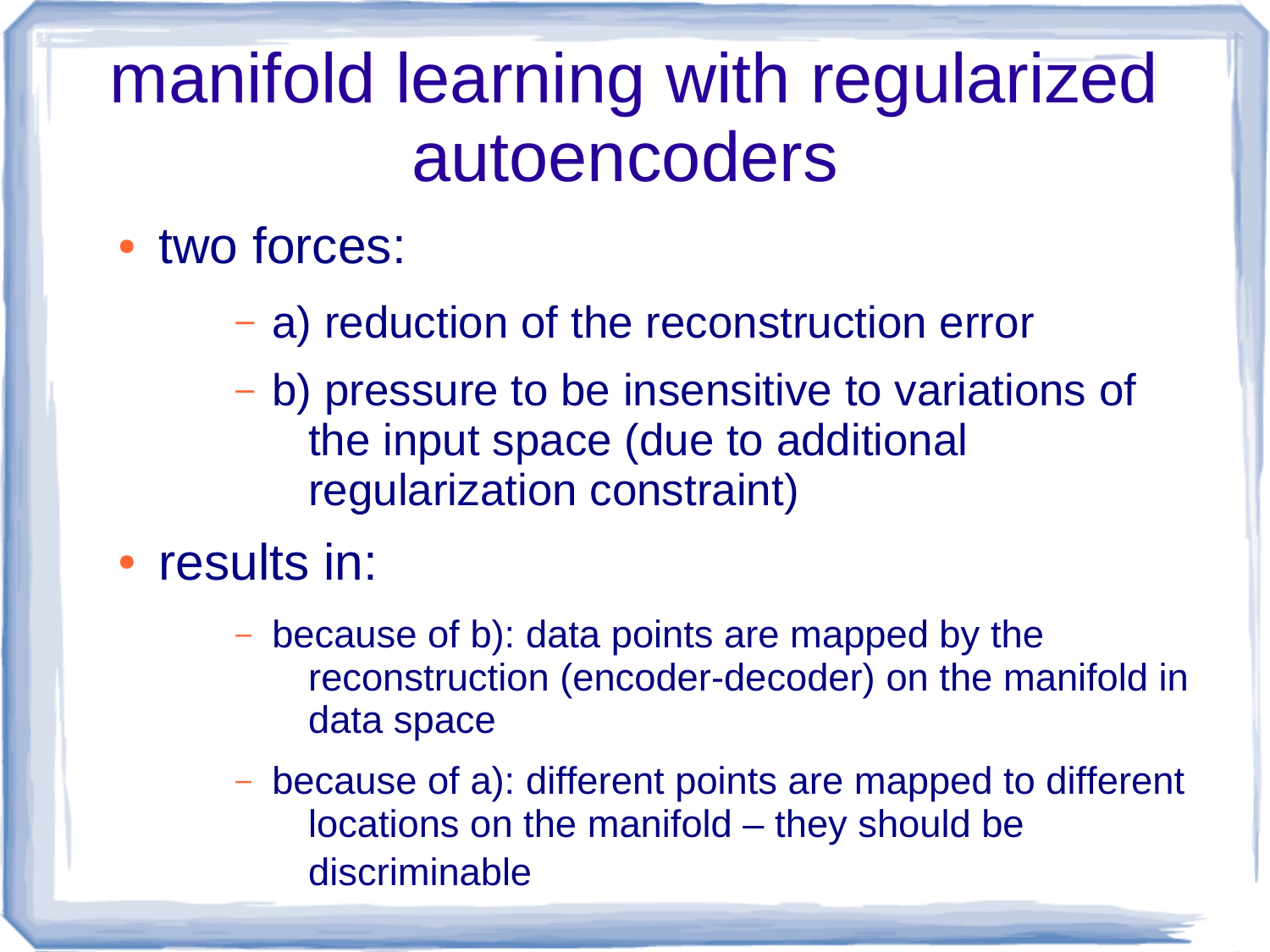Explicit use of manifold hypotheses and tangent directions by the manifold tangent classifier [Rif11a]

- Three Hypothesis:
	- semi-supervised learning hypothesis: learning of  $p(x)$  helps for models  $p(y|x)$
	- unsupervised manifold hypothesis (also see slides above): data is concentrated on small subregions (sub-manifolds)
	- manifold hypothesis for classification: different classes concentrate along different submanifolds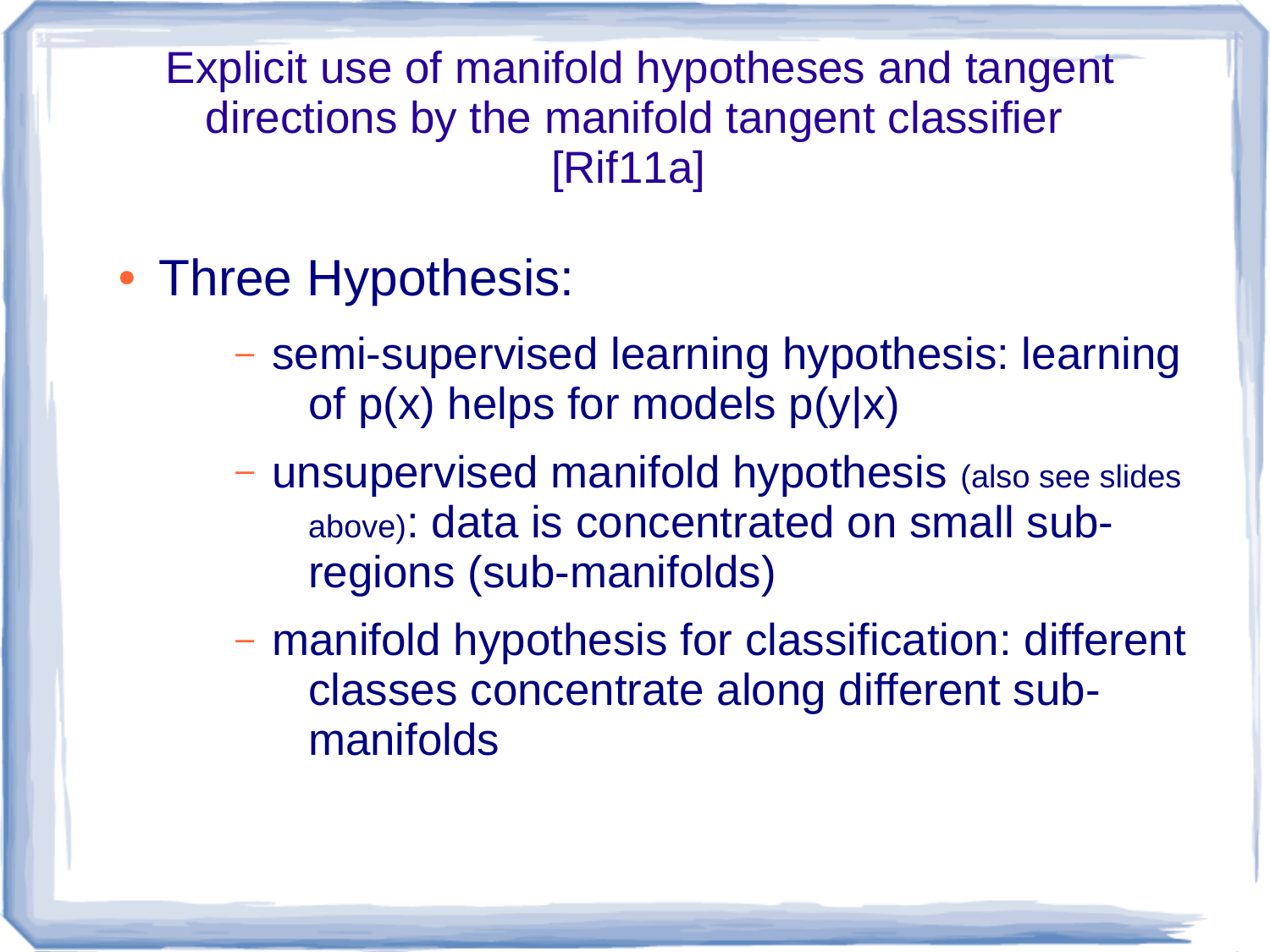# Learning of tanget directions with CAE(+H)

 $\bullet$  the penalty of the CAE(+H) enforces that the encoder is only sensitive to "important" directions – directions on the manifold

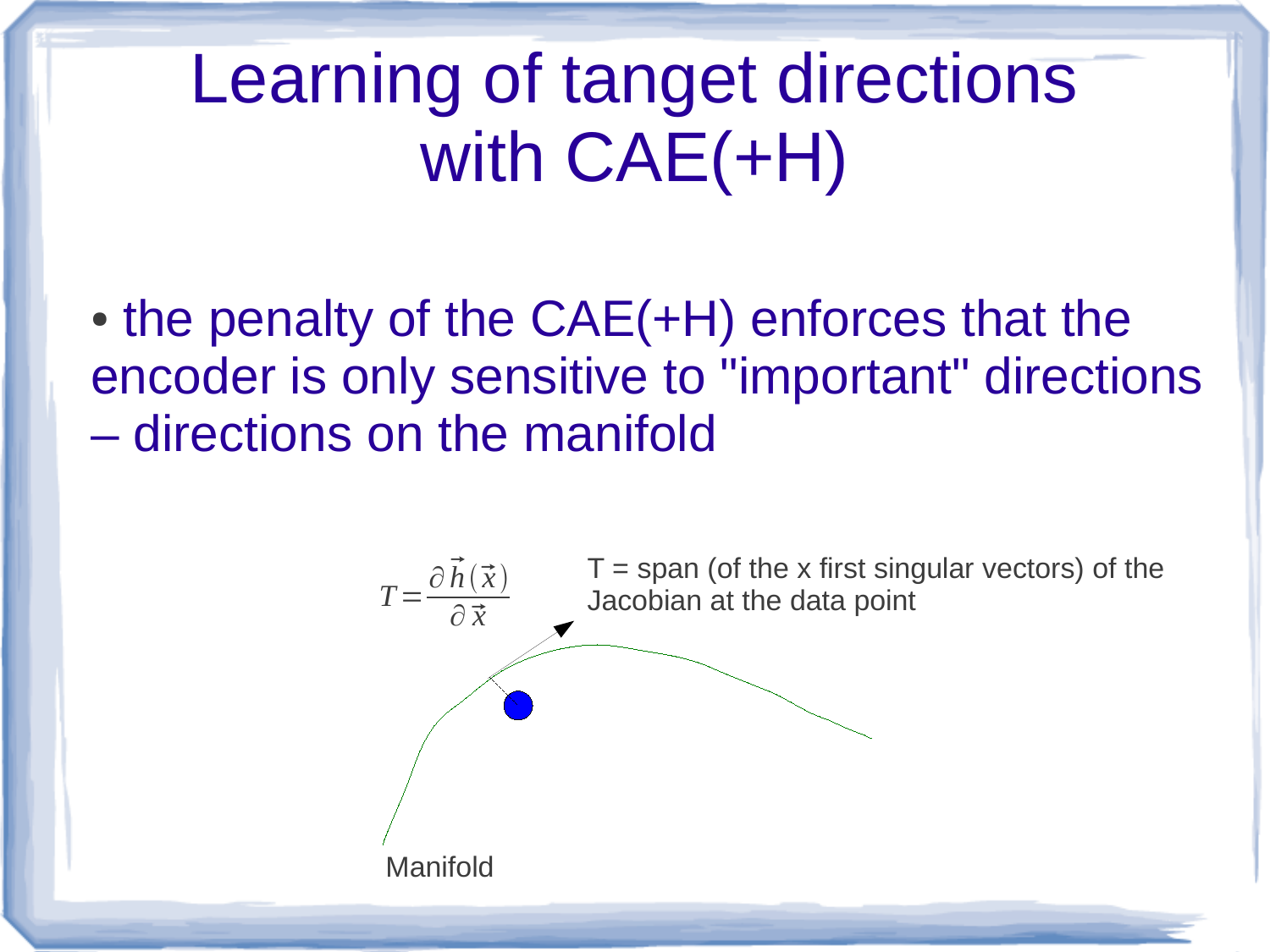### Tangent Propagation Penalty



- Penalty  $\sum_{T \in B_{\mathsf{x}}}\left|\frac{\mathcal{O}\left(T\left(X\right)\right)}{\partial\vec{\mathsf{x}}}\cdot\vec{T}\right|$  forces that the gradient of the function (e.g. the nearby decision boundary for classification) is perpendicular to the tangent direction (local manifold patch) of the current data point x [Sim98]  $\partial f(\vec{x})$  $\left[\frac{X}{\partial \vec{X}} \cdot \vec{T}\right]$ 2
- $f(\vec{x})$  is the output of the neural network
- Tangent directions  $[\vec{T}_{1,1}, \vec{T}_{2,2} ... \vec{T}_{k}]$  at each data point are computed from the Jacobian of the last layer representation of a CAE+H and its SVD (Singular Value decomposition) [Rif11a]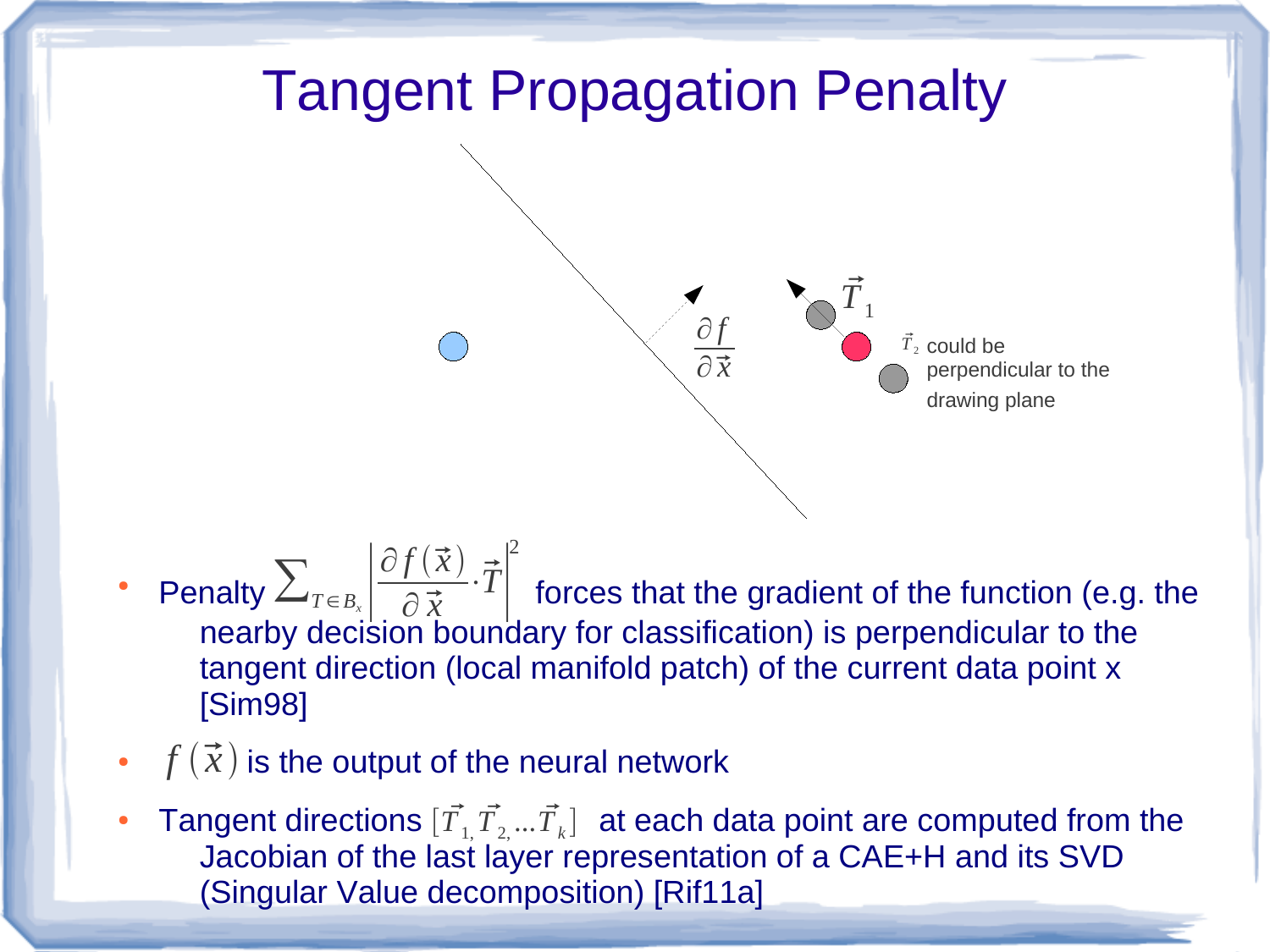#### **Literature**

General reference: Chaper "The Manifold Perspective on Autoencoder" of Deep Learning Book (in preparation for MIT Press) 2014; Yoshua Bengio and Ian J. Goodfellow and Aaron Courville

Ng's lecture notes to [Sparse Autoencoder](http://web.stanford.edu/class/cs294a/handouts.html)

- [Be09] Yoshua Bengio, Learning Deep Architectures for AI, Foundations and Trends in Machine Learning, 2(1), pp.1-127, 2009.
- [Glo11] Xavier Glorot, Antoine Bordes and Yoshua Bengio, Deep Sparse Rectifier Neural Networks, Proceedings of the Fourteenth International Conference on Artificial Intelligence and Statistics, 2011
- [Rif11] S. Rifal, P. Vincent, X. Muller, Y. Bengio; Contractive autoencoders: explicit invariance during feature extraction. ICML 2011
- [Rif11a] S. Rifal, Y. Dauphin, P. Vincent, Y. Bengio, X. Muller; The Manifold Tangent Classifier, NIPS 2011
- [Vin10] Vincent, Pascal and Larochelle, Hugo and Lajoie, Isabelle and Bengio, Yoshua and Manzagol, Pierre-Antoine, Stacked Denoising Autoencoders: Learning Useful Representations in a Deep Network with a Local Denoising Criterion, J. Mach. Learn. Res., 2010